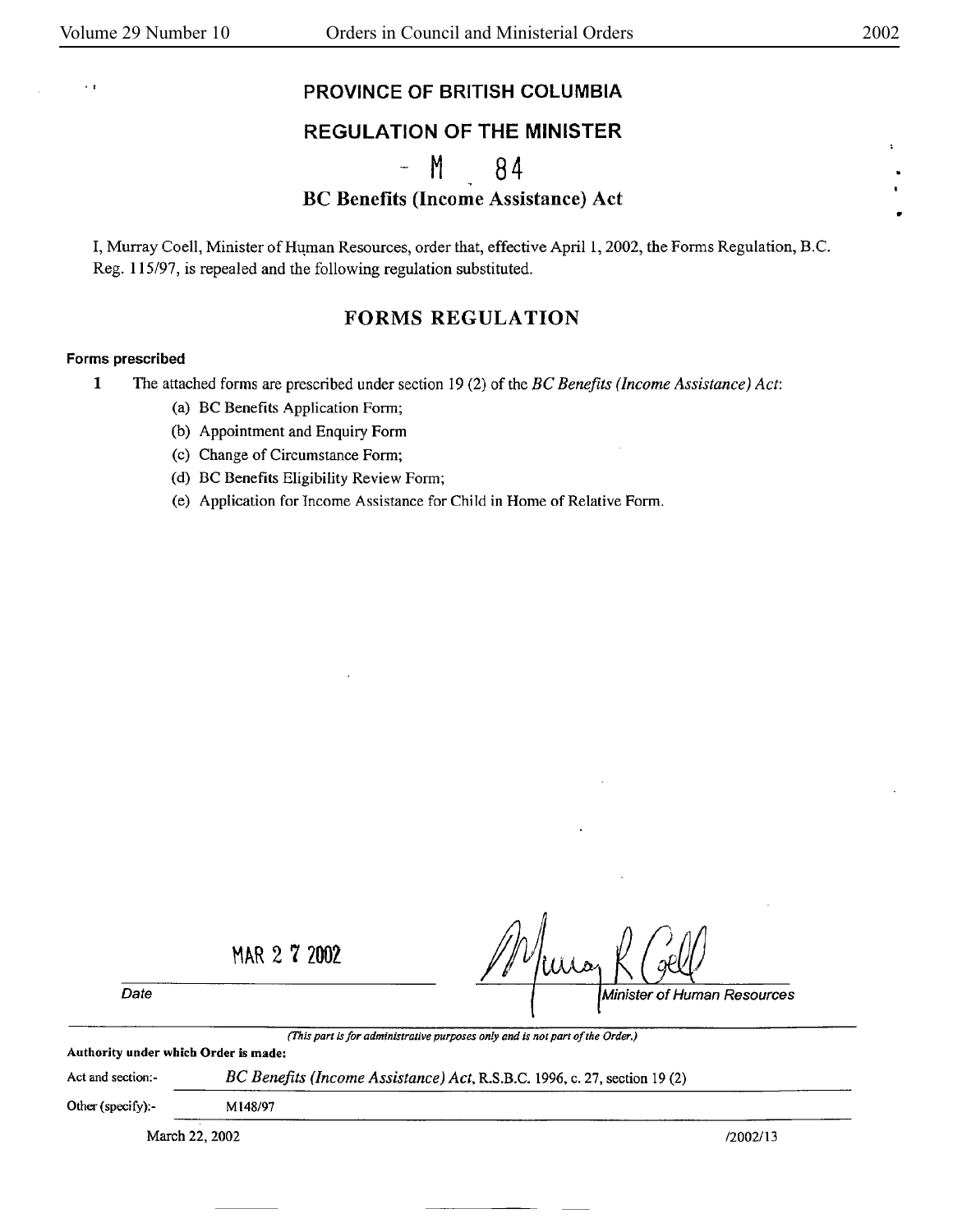$\frac{1}{\sqrt{2}}$ 

 $\ddot{\phantom{a}}$ 

 $\ddot{\phantom{a}}$ 

## BC BENEFITS APPLICATION FORM

| <b>AST NAME</b>                                                                                        |                   |                    | <b>FIRST NAME</b> |                           | रामस्य र                    | $\left\langle \alpha_{i}\right\rangle _{i}$<br>नगरम |                                                                          |                                       | APPLE CONTROLLED IN ENTERTAINMENT CONTROLLED HOME - (3) |      |                                                                               |                                          |                    |
|--------------------------------------------------------------------------------------------------------|-------------------|--------------------|-------------------|---------------------------|-----------------------------|-----------------------------------------------------|--------------------------------------------------------------------------|---------------------------------------|---------------------------------------------------------|------|-------------------------------------------------------------------------------|------------------------------------------|--------------------|
|                                                                                                        |                   |                    |                   |                           |                             |                                                     |                                                                          |                                       |                                                         |      | <b>YYYY MMM OD</b>                                                            |                                          |                    |
| <b>ADDRESS</b> .<br>÷<br>नगर                                                                           |                   |                    | ÷.                | ਧਰਾਹ                      |                             |                                                     | <b>SECRET THE POSTAL CODE MARINE, 199</b>                                |                                       |                                                         |      | <b>AND MARITALISTATUS (HLANESP)</b><br>DATE SEPARATED DIVORCED (F APPLICABLE) |                                          |                    |
| IF SEPARATED OR DIVORCED, HAVE YOU APPLIED                                                             |                   |                    |                   | YES, STATE AMOUNT         |                             |                                                     | NO. GIVE REASON                                                          |                                       |                                                         |      |                                                                               |                                          |                    |
| FOR FINANCIAL SUPPORT FROM YOUR SPOUSE?<br>ALL OTHER PERSONS LIVING IN HOUSEHOLD (EXCLUDING APPLICANT) |                   |                    |                   |                           |                             | 7 Tarixi Vas                                        | ৰ কাৰ্যালয় হৈছে।                                                        |                                       | रसाइयामानसम्                                            |      | <b>APPLICANT! APOUSE</b>                                                      |                                          |                    |
| <b>LAST NAME</b>                                                                                       |                   |                    |                   | <b>FIRST NAME/SY AREA</b> | $\mathcal{F}_{\mathcal{F}}$ |                                                     |                                                                          |                                       | RELATIONSHIP \OBP: : \OBPENDENTS                        |      | DATE MOVED TO CANADA!                                                         |                                          |                    |
|                                                                                                        |                   |                    |                   |                           |                             |                                                     |                                                                          |                                       | YYYY MMM DO                                             |      | YYYY MMAN DD I                                                                |                                          | YYYY MHH DO        |
|                                                                                                        |                   |                    |                   |                           |                             |                                                     |                                                                          |                                       | YYYY MAMI DO                                            |      | YYYY MAN DO                                                                   | DATE MOVED TO B.C.                       | <b>YYYY MAM DD</b> |
|                                                                                                        |                   |                    |                   |                           |                             |                                                     |                                                                          |                                       | YYYY MMM DD                                             |      | <b>I MOVED FROM PROVINCE/COUNTRY</b>                                          |                                          |                    |
|                                                                                                        |                   |                    |                   |                           |                             |                                                     |                                                                          |                                       | YYYY MMM DD                                             |      | I IS CANADIAN CITIZENT                                                        |                                          |                    |
|                                                                                                        |                   |                    |                   |                           |                             |                                                     |                                                                          |                                       |                                                         |      |                                                                               | ⊇¥≼≸⊡₩ά-I⊡Y®≤⊟wà                         |                    |
|                                                                                                        |                   |                    |                   |                           |                             |                                                     |                                                                          |                                       | YYYY MHM DD                                             |      |                                                                               | <b>SEERING EMPLOYMENT?</b>               |                    |
|                                                                                                        |                   |                    |                   |                           |                             |                                                     |                                                                          |                                       | <b>YYYY MMM DD</b>                                      |      |                                                                               | □难□吨】□南□响<br>THE IGUBLE UNDER LADAY, THE |                    |
|                                                                                                        |                   |                    |                   |                           |                             |                                                     |                                                                          |                                       | <b>YYYY MAGN DD</b>                                     |      | O™©™™™©™                                                                      |                                          |                    |
| EXPLANATION FOR NOT SEEKING EMPLOYMENT                                                                 |                   |                    |                   |                           |                             |                                                     |                                                                          |                                       |                                                         |      |                                                                               |                                          |                    |
| <u>ALE MONTHLY FAMILY INCOMES.</u>                                                                     |                   |                    | RECEIVED BY:      |                           |                             |                                                     |                                                                          |                                       | ALL FAMILY ABSETS AND THEIR CURRENT VALUE               |      |                                                                               | <b>OWED BY:</b> A SAMPLE                 |                    |
| TAKE ROME PAY (NET EARNINGS)                                                                           | \$                | Ś                  |                   | s                         |                             |                                                     | CASH ON HAND !! " " IT IT IT !                                           |                                       | Ś                                                       |      | \$                                                                            | ŝ                                        |                    |
| SUPPORT OR MAINTENANCE                                                                                 | \$                | S                  |                   | s                         |                             |                                                     | <b>ABT VEHICLE IN A REAL PROPERTY</b>                                    |                                       | \$                                                      |      | S                                                                             | \$                                       |                    |
| ROOMER                                                                                                 | \$                | \$                 |                   | s                         |                             |                                                     | <b>200 verticle</b> : 150 application                                    |                                       | Ś                                                       |      | Ŝ                                                                             | ¢                                        |                    |
| $\overline{AB}$ , $\overline{AB}$<br><b>BOARDER</b>                                                    | \$                | s                  |                   | \$                        |                             |                                                     | RECREATIONAL VIEWSELT!                                                   |                                       | ŝ                                                       |      |                                                                               | \$                                       |                    |
| <b>RENTAL INCOME</b><br>$\overline{a}$                                                                 |                   |                    |                   |                           |                             |                                                     | PROPERTY (NOT INCLUDING POME)                                            |                                       | š                                                       |      | \$                                                                            |                                          |                    |
|                                                                                                        | s                 | Ś                  |                   | Ś                         |                             |                                                     |                                                                          |                                       |                                                         |      | \$                                                                            | \$                                       |                    |
| INTEREST/OVIDENDS/MORTGAGE                                                                             | \$                | \$                 |                   | \$                        |                             |                                                     | LIFE INSURANCE (CASH                                                     |                                       | s                                                       |      | \$                                                                            | £                                        |                    |
| <b>EXEMPT TRAINING</b>                                                                                 | S                 | Ś                  |                   | Ś                         |                             |                                                     | TRUST FUNDS ; : : : : : : : : : :                                        | $\mathbf{r}$                          | Ś                                                       |      | Ś                                                                             | Ś                                        |                    |
| NON EXEMPT TRAINING                                                                                    | \$                | Ś                  |                   | Ś                         |                             |                                                     | stocks, dwos :                                                           | ्य स्थानस्<br>संस्कृति<br>म्बद्धाः स् | ŝ                                                       |      | Ŝ                                                                             | Ś                                        |                    |
| EMPLOYMENT INSURANCE                                                                                   | ŝ                 | ś                  |                   | Ś                         |                             | jarde <u>i Lodoli</u><br>$m =$                      | <b>Prinsip</b>                                                           | $\sim$ $\sim$                         | Ś                                                       |      | \$                                                                            | Ś                                        |                    |
| <b>CPP</b><br>$\mathbf{r}$                                                                             | s                 | \$                 |                   | \$                        |                             |                                                     |                                                                          |                                       | ŝ                                                       |      | ŝ                                                                             | \$                                       |                    |
| <b>WVA</b>                                                                                             | Ś                 | Ś                  |                   | Ś                         |                             |                                                     | BANG HAMEADOOUNT NO.<br>计文件                                              |                                       | ¢                                                       |      | Ŝ                                                                             | Ś                                        |                    |
| OAS/GIS                                                                                                | \$                | Ś                  |                   | Ś                         |                             | ò.                                                  | में <i>स्त्री स्थिति के</i> क्रिकेट                                      |                                       | \$                                                      |      | Ś                                                                             | s                                        |                    |
| GFSS                                                                                                   | \$                | Ś                  |                   | Ś                         |                             | アイクリ                                                | 医阴脓                                                                      | in Edward                             |                                                         |      | Ś                                                                             | Ś                                        |                    |
| WORKERS COMPENSATION                                                                                   | \$                | Ś                  |                   | \$                        |                             |                                                     | <b>COMMENTS ON ABOVE ASSETS</b>                                          |                                       |                                                         |      |                                                                               |                                          |                    |
| PRIVATE RETIREMENT PENSION                                                                             | ŝ                 | Ŝ                  |                   | Ŝ                         |                             |                                                     |                                                                          |                                       |                                                         |      |                                                                               |                                          |                    |
| PRIVATE DISABILITY PENSION                                                                             | ŝ                 | ŝ                  |                   | Ś                         |                             |                                                     |                                                                          |                                       |                                                         |      |                                                                               |                                          |                    |
| <b>OTHER EARNED</b>                                                                                    | \$                | Ś                  |                   | Ś                         |                             |                                                     | ASSETS DISPOSED OF:                                                      |                                       |                                                         |      |                                                                               |                                          |                    |
| OTHER UNEARNED - CODE:                                                                                 | s                 | Ŝ                  |                   | Ś                         |                             |                                                     |                                                                          |                                       |                                                         |      |                                                                               |                                          |                    |
| <b>BASIC CHILD TAX BENEFIT</b>                                                                         | Ś                 | \$                 |                   | \$                        |                             |                                                     |                                                                          |                                       |                                                         |      |                                                                               |                                          |                    |
| <b>FAMILY BONUS</b>                                                                                    | \$                | Ś                  |                   | ı\$                       |                             |                                                     |                                                                          |                                       |                                                         |      |                                                                               |                                          |                    |
| BC EARNED INCOME BENEFIT                                                                               | $\mathbf{r}$<br>¢ | s                  |                   | \$                        |                             |                                                     |                                                                          |                                       |                                                         |      |                                                                               |                                          |                    |
| MONTHLY BHELTER EXPENSES                                                                               |                   |                    |                   | Ŧ                         | ्या पर्ने                   |                                                     | परस्वार                                                                  |                                       | 16. JU                                                  |      | anggan se                                                                     |                                          | an skiller         |
| <b>ROOM &amp; BOARD</b><br>$\rightarrow$<br>1<br>PRIVATE                                               |                   | <b>RENT SHARED</b> |                   | f sit                     |                             |                                                     | $\mathbf{H} = \left\{ \left( \mathbf{H} \right) \in \mathbb{R} \right\}$ |                                       |                                                         |      |                                                                               |                                          |                    |
| ROOM & BOARD<br>\$<br>PARENTICHILD                                                                     |                   | NET MORTOVOLES     |                   | the g                     | \$                          |                                                     | <b>Price diagogian archiv</b>                                            |                                       |                                                         |      | Rogentzinaikinoide                                                            |                                          |                    |
| RENT                                                                                                   |                   | +NDRO              | г.                | Æ,                        |                             |                                                     | onium urumus,                                                            |                                       |                                                         | TOTA |                                                                               | ٠                                        |                    |
| ARE YOU RECEMING HELP WITH THE ABONE EXPENSES? IF SO FROM WHOM?                                        |                   |                    |                   |                           |                             |                                                     |                                                                          |                                       |                                                         |      |                                                                               | <b>AMOUNT</b>                            |                    |
| DOCUMENTS SEEN:                                                                                        |                   |                    |                   |                           |                             |                                                     | FACILITY NAME                                                            |                                       |                                                         |      | FACILITY NUMBER                                                               | s                                        |                    |
|                                                                                                        |                   |                    |                   |                           |                             |                                                     |                                                                          |                                       |                                                         |      |                                                                               |                                          |                    |
| INITIALS OF APPLICANT(S)                                                                               | DATE              |                    |                   | INITIALS OF WITNESS       |                             |                                                     | DATE                                                                     |                                       |                                                         |      |                                                                               |                                          |                    |

 $1$  of  $10$ 

 $\mathbb{Z}^2$ 

 $\sim$   $\sim$ 

 $\sim 100$ 

 $\overline{a} = \overline{a}$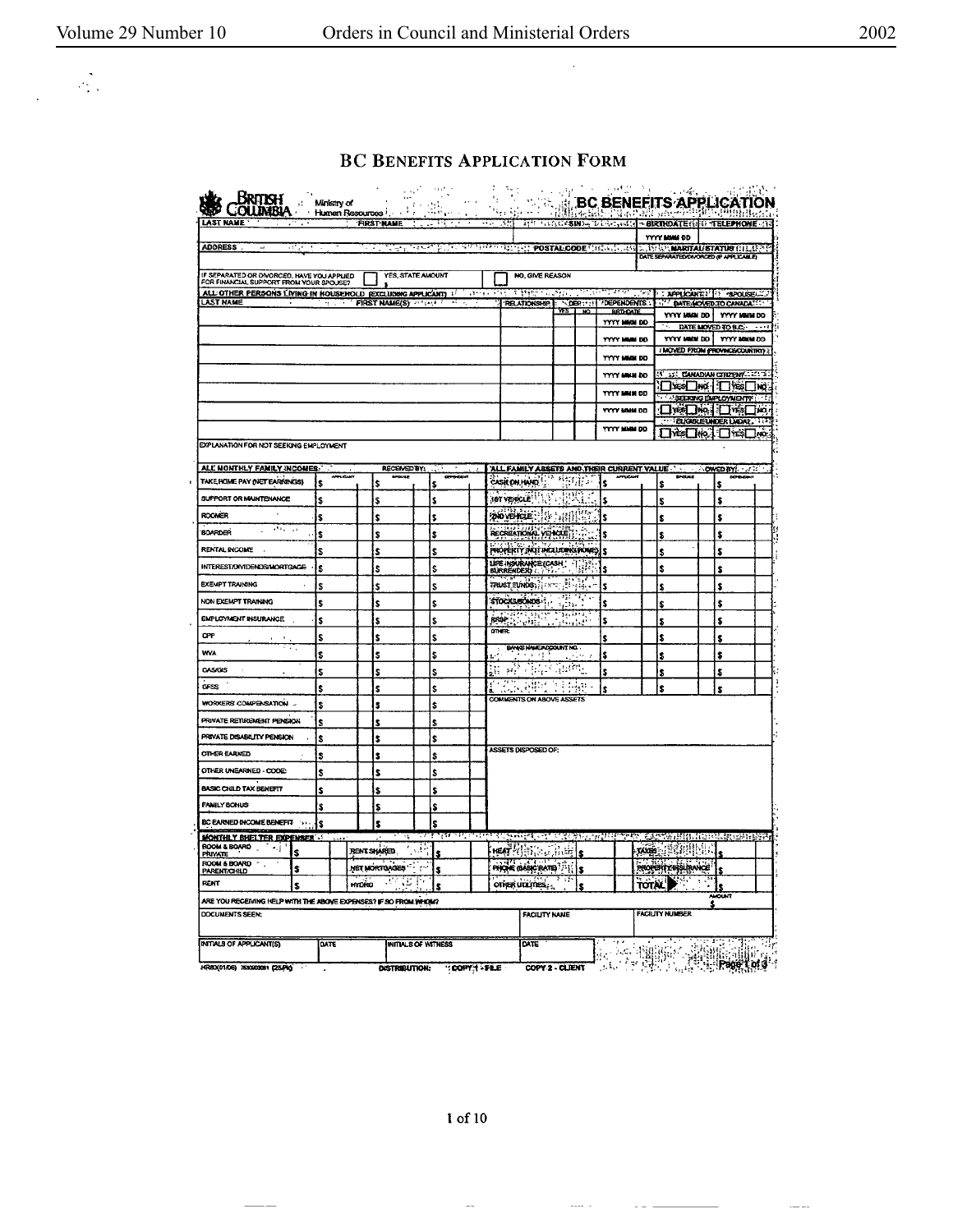$\mathcal{O}(\mathcal{E})$ 

| ۷Ś | IMRIA                         | Ministry of<br>Human Resources |                    | <b>BC BENEFITS APPLICATION</b> |
|----|-------------------------------|--------------------------------|--------------------|--------------------------------|
|    | <b>LAST NAME</b>              | <b>FIRST NAME</b>              | <b>MIDDLE NAME</b> | SOCIAL INSURANCE NUMBER (SIN)  |
|    | <b>LAST NAME</b>              | <b>FIRST NAME</b>              | <b>MIDDLE NAME</b> | SOCIAL INSURANCE NUMBER (SIN)  |
|    | FILE ID (FOR OFFICE USE ONLY) |                                |                    |                                |

**PRIVACY:** The collection, use and disclosure of this infonnalion are authorized under the BC Benefits (Income Assistance) Act, the BC Benefits (Youth Works) Act and the Disability Benefits Program Act and are permitted under the Freedom of Information and Protection of Privacy Act.

The Freedom of Information and Protection of Privacy Act has rules about:

- how personal information is collected, stored and secured;
- how to access personal Information and how to ask for corrections:
- limi1s on how personal lnfonnation is used; and • limits on the disclosure of personal information.

#### THE **BC GOVERNMENT'S RESPONSIBILITIES**

The BC government is responsible for making sure assistance goes only to people who are eligible. For this reason, the BC<br>government must check and make sure people who have applied for, or are receiving assistance, are el

The BC government must abide by the Freedom of Information and Protection of Privacy Act in the collection, use and disclosure of any personal infonnation.

#### MY RIGHTS

I have the right to lhe protedion of my personal infonnation, **as** well as the right to know what personal infonnation the BC government has collected about me, as described in the Freedom of Information and Protection of Privacy Act.

I can receive more information about the collection, use and disclosure of my personal information by contacting my local Ministry of Human Resources district office.

I may appeal If I disagree wtth **a** decision to refuse, discontinue or reduce assistance to me.

I also have the right to make a complaint if I believe my personal information is not being collected, used or disclosed appropriately.

I will continue to receive assistance only as long as I continue to be eligible.

#### **MY RESPONSIBILITIES**

It is necessary for me to sign this form if I want to receive assistance.

It is my responsibility to provide accurate and complete information when I apply for, or continue to receive assistance.

I must report all money that I receive each month.

I must make every effort to receive income from other sources such as pensions or Employment Insurance befora applyng for, or receiving assistance from, the British Colwnbia government.

l must report all changes in my circumstances that might affect my eligibility for assistance to the Ministry of Human Resources.<br>I will also report any changes to the circumstances of my spouse (includes marriage-like rel affect eligibility.

HR80(01/08) 7830903051 (25.Pk)

DISTRIBUTION: COPY 1 • FILE COPY 2 • CLIENT **Page 2 of 3** 

PLEASE INITIAL THAT YOU **HAVE READ** THIS PAGE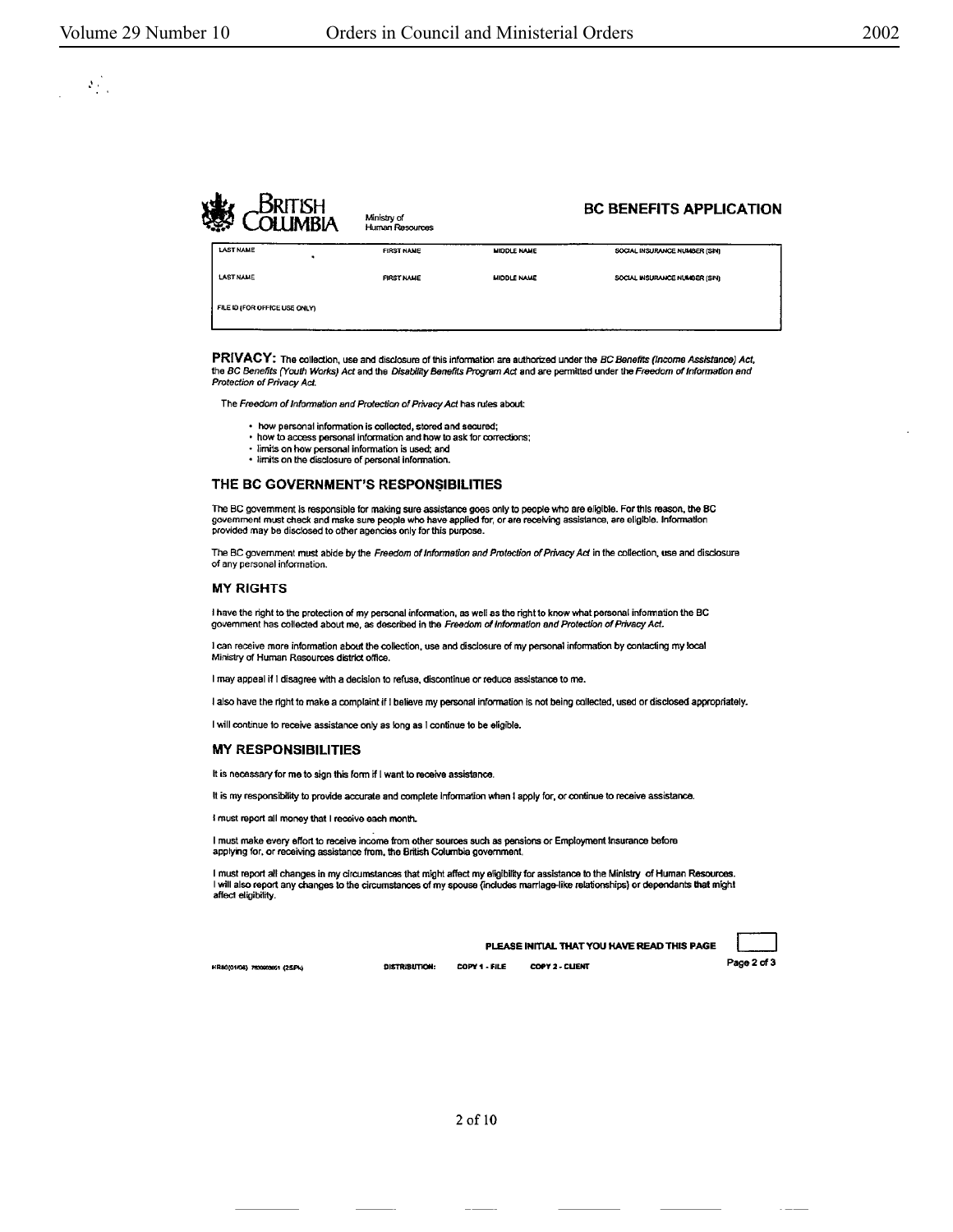$\mathcal{L}_1$ 

**BC BENEFITS APPLICATION** Ministry of<br>Human Resources **LAST NAME** FIRST NAME MIDDLE NAME SOCIAL INSURANCE NUMBER (SIN) **LAST NAME FIRST NAME MIDDLE NAME** BOCIAL INSURANCE NUMBER (SIN) FILE ID (FOR OFFICE USE ONLY)

DECLARATION: I declare that all the information I have provided in this application is true and complete. I understand the accuracy of the information I provide will be checked by comparing it against information held by o agencies and individuals. The BC government may verify and obtain information to confirm my eligibility or the eligibility of my dependents.

NOTIFICATION: Person(s) having information or documents relevant to my eligibility for assistance may release them to employees of MHR. Examples may include:

- 4 Human Resources Development Canada (Old Age Security, Employment Insurance, Employment and<br>Training programs and Canada Pension Plan);
- · BC Student Assistance Program;
- Citizenship and Immigration Canada;
- \* Other federal, provincial and municipal departments;
- \* BC Online information such as: BC Assessment; Land Titles; Registrar of Companies;
- Employers (to verify income); and
- \* Landlords (to verify an address and amount of rent).

CONSENTS: The following organizations require your written permission before they will provide verification of your personal information:

- \* Workers' Compensation Board (WCB);
- Any financial institution, such as: banks, credit unions and trust companies;
- $\bullet$ Vital Statistics:
- Insurance Corporation of BC (includes the former Motor Vehicle Branch);
- Canada Customs and Revenue Agency (see below);  $\bullet$
- Lottery Corporation of BC: Cheque cashing services; and
- Credit Bureaus.

CANADA CUSTOMS AND REVENUE AGENCY CONSENT - C.C.R.A. requires a separate ature to authorize release of relevant information

I authorize C.C.R.A. to release to MHR, information from my income tax returns and other taxpayer information. The information will be relevant to, and will be used solely for, the purpose of determining and verifying eligibility for and for the general administration and enforcement of the programs under the BC Benefits (hocome Assistence) Act, the BC Benefits (Youth Works) Act and the Disability Benefits Program Act. The authorization is valid for the taxation y SIGNATURE(S) OF APPLICANTS

DATE:<br>YY MM DO

I give permission to the organizations ilsted above to release information relevant to my eligibility for assistance to employees of MHR:

| SIGNATURE OF APPLICANT(S): | <b>SIGNED AT:</b><br>IN THE PROVINCE OF B.C. | DATE:<br>YY MM DD | SIGNATURE OF WITNESS: | SIGNED AT:<br>IN THE PROVINCE OF B.C. | <b>DATE:</b><br>YY MM DD |
|----------------------------|----------------------------------------------|-------------------|-----------------------|---------------------------------------|--------------------------|
|                            | IN THE PROVINCE OF B.C.                      | YY MM DD          |                       |                                       |                          |

HR80(01/08) 7630600051 (25/Pk)

DISTRIBUTION:

COPY 1 - FILE COPY 2 - CLIENT Page 3 of 3

3 of 10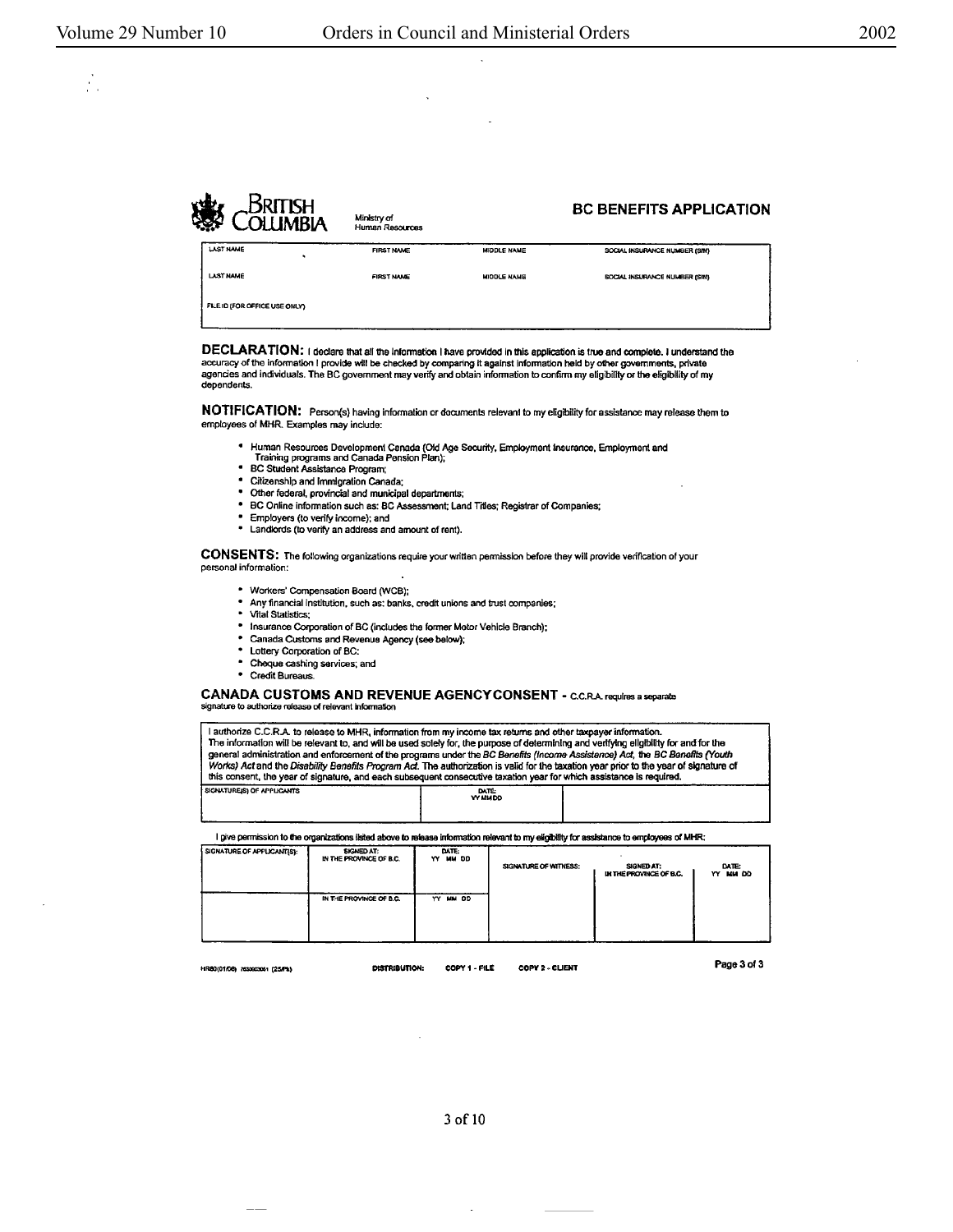$\frac{1}{2}$ 

 $\frac{1}{2}$  .

 $\overline{a}$ 

# APPOINTMENT AND ENQUIRY FORM

| YOU, AN APPOINTMENT WILL BE MADE TO SEE YOU.<br>∃ PM P⊥A⊥<br>ASSIGNED WORKER<br>PLEASE RETURN THIS FORM TO THE<br>RE-OPEN FILE ID<br>$\overline{\phantom{a}}$<br>э<br>$G_1A_1$<br>दरी के<br>OTHER NAMES YOU HAVE USED<br><b>GIVEN NAME</b><br><b>TELEPHONE</b><br>BIRTHDATE (YYYY MMM DD)<br><b>SEX</b><br>SOCIAL INSURANCE NUMBER<br>פאם<br>53<br>Syd:<br>26 P.C<br>۰.<br>987 F<br>۰.,<br>BIRTHDATE<br>TYTY MMN DD<br>SEX<br><b>PEATONSHIP</b><br>SOCIAL INSURANCE<br><b>ALSO IONOWAR</b><br>عاني ک<br>MF.<br><b>JIMBER</b><br>(F APPLICABLE)<br>GIVEN NAME(S);<br>法付款主<br>$\mathbf{r}^*$<br>931<br>المتروح<br>W<br>áx.<br>- 154 K<br>$\frac{1}{2}$ , $\frac{1}{2}$<br>ste i<br>۱۱۰<br>YGC CHALL<br><b>Tags</b><br><b>READ</b><br>¥.,<br>RENU.<br>野梨子<br>is et<br>t.<br>J.<br><i><b>SPOUSE</b></i><br>$\mathbf{e}_{\mathbf{z}}$ ,<br><b>APPLICANT</b><br>-1<br>EMPLOYMENT INFORMATION<br><b>Dep Der Der</b><br><b>YYYY MINNADD</b><br>11.77<br>E-Cal<br>Dreg Dom Dom<br><b>YYYY/MMMOD</b><br><b>POWMMYVYY</b><br>YYYYMMMOD<br><b>DATE OF!</b><br>DNO DYES APPLICATION<br><b>DINO'D YES AFFORDOM</b><br><b>Report Sections</b><br>$\mathbb{P}_{\mathbb{P}^1}$<br>군대 -<br><b>The Disk East</b><br>. <del>.</del><br>3<br>555<br>$\mathcal{A}^{\mathbb{Z}_2}$<br>⊡ мо⊡ ∨еѕ∵<br>$\epsilon$ .<br>ROM.<br>mamber of the Armed Forces?<br>FROM:<br><b>⊡ NO DYES</b><br>Are you or your spouse awaiting/<br>⊟мо⊡Үеѕ்<br>receiving any other income?<br>ANOUNT-<br>\$<br><b>UNO DITES RECEIVED</b><br><b>AMOUNT</b><br>\$<br>$\square$ NO $\square$ YES: RECEIVED<br>Have you or your spouse ever received<br>WHERE<br>DATE:YYYYIMAAADO<br>Income Assistance in British Columbia<br><b>WHERE</b><br>or Canada?<br><b>TELEAND NAME</b><br><b>BAND NAME</b><br><b>O</b> , NO D, YES<br>ήt,<br><b>OM DYES</b><br>Have you or your spousa received.<br>DATE LAST RECEIVED:<br><b>AMOUNT!</b><br>income from an Indian Band or the<br>\$<br><b>ALACINT</b><br>RECEIVED<br>\$<br>Dept of Aboriginal Affairs?<br>RECEMOD<br><b>COMMENTS</b><br>DATE: YYYYAUMMOD<br>APPLICANT SIGNATURE<br>IF YOU ARE UNDER 19 YEARS OF AGE, PLEASE COMPLETE THE FOLLOWING:<br>PARENT'S PHONE<br>PARENT'S NAME<br>PARENT'S ADDRESS | MINISTRY REQUIRES SOME INFORMATION FROM | TO PROCESS YOUR INFORMATION QUICKLY, THE | ិកម្មិតិ<br>ការបង្កើត<br>ž.<br>أأتعجج<br>$\cdot$ . | TING<br>APPOINTMENT DATE | <b>MENISTRY USE ONLY</b><br>AM PRE-APPLICATION NUMBER | DATA ENTRY<br><b>INITIALS</b> |
|----------------------------------------------------------------------------------------------------------------------------------------------------------------------------------------------------------------------------------------------------------------------------------------------------------------------------------------------------------------------------------------------------------------------------------------------------------------------------------------------------------------------------------------------------------------------------------------------------------------------------------------------------------------------------------------------------------------------------------------------------------------------------------------------------------------------------------------------------------------------------------------------------------------------------------------------------------------------------------------------------------------------------------------------------------------------------------------------------------------------------------------------------------------------------------------------------------------------------------------------------------------------------------------------------------------------------------------------------------------------------------------------------------------------------------------------------------------------------------------------------------------------------------------------------------------------------------------------------------------------------------------------------------------------------------------------------------------------------------------------------------------------------------------------------------------------------------------------------------------------------------------------------------------------------------------------------------------------------------------------------------------------------------------------------------------------------------------------------------------------------------------------------------------------------------------------------|-----------------------------------------|------------------------------------------|----------------------------------------------------|--------------------------|-------------------------------------------------------|-------------------------------|
| RECEPTIONIST WHEN COMPLETED.<br>PLEASE PRINT.<br><b>LAST NAME</b><br><b>ADDRESS</b><br>POSTAL CODE<br>A <u>LL OTHER PERSONS LIVING IN HOUSEHOLD (EXCEPT APPLICANT)</u><br>LAST DAY WORKED<br>Have you or your spouse applied for<br>Are you or were you or your spouse a                                                                                                                                                                                                                                                                                                                                                                                                                                                                                                                                                                                                                                                                                                                                                                                                                                                                                                                                                                                                                                                                                                                                                                                                                                                                                                                                                                                                                                                                                                                                                                                                                                                                                                                                                                                                                                                                                                                           | AS SOON AS POSSIBLE.                    |                                          |                                                    |                          |                                                       |                               |
|                                                                                                                                                                                                                                                                                                                                                                                                                                                                                                                                                                                                                                                                                                                                                                                                                                                                                                                                                                                                                                                                                                                                                                                                                                                                                                                                                                                                                                                                                                                                                                                                                                                                                                                                                                                                                                                                                                                                                                                                                                                                                                                                                                                                    |                                         |                                          |                                                    |                          |                                                       |                               |
|                                                                                                                                                                                                                                                                                                                                                                                                                                                                                                                                                                                                                                                                                                                                                                                                                                                                                                                                                                                                                                                                                                                                                                                                                                                                                                                                                                                                                                                                                                                                                                                                                                                                                                                                                                                                                                                                                                                                                                                                                                                                                                                                                                                                    |                                         |                                          |                                                    |                          |                                                       |                               |
|                                                                                                                                                                                                                                                                                                                                                                                                                                                                                                                                                                                                                                                                                                                                                                                                                                                                                                                                                                                                                                                                                                                                                                                                                                                                                                                                                                                                                                                                                                                                                                                                                                                                                                                                                                                                                                                                                                                                                                                                                                                                                                                                                                                                    |                                         |                                          |                                                    |                          |                                                       |                               |
|                                                                                                                                                                                                                                                                                                                                                                                                                                                                                                                                                                                                                                                                                                                                                                                                                                                                                                                                                                                                                                                                                                                                                                                                                                                                                                                                                                                                                                                                                                                                                                                                                                                                                                                                                                                                                                                                                                                                                                                                                                                                                                                                                                                                    |                                         |                                          |                                                    |                          |                                                       |                               |
|                                                                                                                                                                                                                                                                                                                                                                                                                                                                                                                                                                                                                                                                                                                                                                                                                                                                                                                                                                                                                                                                                                                                                                                                                                                                                                                                                                                                                                                                                                                                                                                                                                                                                                                                                                                                                                                                                                                                                                                                                                                                                                                                                                                                    |                                         |                                          |                                                    |                          |                                                       |                               |
|                                                                                                                                                                                                                                                                                                                                                                                                                                                                                                                                                                                                                                                                                                                                                                                                                                                                                                                                                                                                                                                                                                                                                                                                                                                                                                                                                                                                                                                                                                                                                                                                                                                                                                                                                                                                                                                                                                                                                                                                                                                                                                                                                                                                    |                                         |                                          |                                                    |                          |                                                       |                               |
| <b>GURNAME</b><br>NAME OF LAST EMPLOYER<br>Employment Insurance Benefits?                                                                                                                                                                                                                                                                                                                                                                                                                                                                                                                                                                                                                                                                                                                                                                                                                                                                                                                                                                                                                                                                                                                                                                                                                                                                                                                                                                                                                                                                                                                                                                                                                                                                                                                                                                                                                                                                                                                                                                                                                                                                                                                          |                                         |                                          |                                                    |                          |                                                       |                               |
|                                                                                                                                                                                                                                                                                                                                                                                                                                                                                                                                                                                                                                                                                                                                                                                                                                                                                                                                                                                                                                                                                                                                                                                                                                                                                                                                                                                                                                                                                                                                                                                                                                                                                                                                                                                                                                                                                                                                                                                                                                                                                                                                                                                                    |                                         |                                          |                                                    |                          |                                                       |                               |
|                                                                                                                                                                                                                                                                                                                                                                                                                                                                                                                                                                                                                                                                                                                                                                                                                                                                                                                                                                                                                                                                                                                                                                                                                                                                                                                                                                                                                                                                                                                                                                                                                                                                                                                                                                                                                                                                                                                                                                                                                                                                                                                                                                                                    |                                         |                                          |                                                    |                          |                                                       |                               |
|                                                                                                                                                                                                                                                                                                                                                                                                                                                                                                                                                                                                                                                                                                                                                                                                                                                                                                                                                                                                                                                                                                                                                                                                                                                                                                                                                                                                                                                                                                                                                                                                                                                                                                                                                                                                                                                                                                                                                                                                                                                                                                                                                                                                    |                                         |                                          |                                                    |                          |                                                       |                               |
|                                                                                                                                                                                                                                                                                                                                                                                                                                                                                                                                                                                                                                                                                                                                                                                                                                                                                                                                                                                                                                                                                                                                                                                                                                                                                                                                                                                                                                                                                                                                                                                                                                                                                                                                                                                                                                                                                                                                                                                                                                                                                                                                                                                                    |                                         |                                          |                                                    |                          |                                                       |                               |
|                                                                                                                                                                                                                                                                                                                                                                                                                                                                                                                                                                                                                                                                                                                                                                                                                                                                                                                                                                                                                                                                                                                                                                                                                                                                                                                                                                                                                                                                                                                                                                                                                                                                                                                                                                                                                                                                                                                                                                                                                                                                                                                                                                                                    |                                         |                                          |                                                    |                          |                                                       |                               |
|                                                                                                                                                                                                                                                                                                                                                                                                                                                                                                                                                                                                                                                                                                                                                                                                                                                                                                                                                                                                                                                                                                                                                                                                                                                                                                                                                                                                                                                                                                                                                                                                                                                                                                                                                                                                                                                                                                                                                                                                                                                                                                                                                                                                    |                                         |                                          |                                                    |                          |                                                       |                               |
|                                                                                                                                                                                                                                                                                                                                                                                                                                                                                                                                                                                                                                                                                                                                                                                                                                                                                                                                                                                                                                                                                                                                                                                                                                                                                                                                                                                                                                                                                                                                                                                                                                                                                                                                                                                                                                                                                                                                                                                                                                                                                                                                                                                                    |                                         |                                          |                                                    |                          |                                                       |                               |
|                                                                                                                                                                                                                                                                                                                                                                                                                                                                                                                                                                                                                                                                                                                                                                                                                                                                                                                                                                                                                                                                                                                                                                                                                                                                                                                                                                                                                                                                                                                                                                                                                                                                                                                                                                                                                                                                                                                                                                                                                                                                                                                                                                                                    |                                         |                                          |                                                    |                          |                                                       |                               |
|                                                                                                                                                                                                                                                                                                                                                                                                                                                                                                                                                                                                                                                                                                                                                                                                                                                                                                                                                                                                                                                                                                                                                                                                                                                                                                                                                                                                                                                                                                                                                                                                                                                                                                                                                                                                                                                                                                                                                                                                                                                                                                                                                                                                    |                                         |                                          |                                                    |                          |                                                       |                               |
|                                                                                                                                                                                                                                                                                                                                                                                                                                                                                                                                                                                                                                                                                                                                                                                                                                                                                                                                                                                                                                                                                                                                                                                                                                                                                                                                                                                                                                                                                                                                                                                                                                                                                                                                                                                                                                                                                                                                                                                                                                                                                                                                                                                                    |                                         |                                          |                                                    |                          |                                                       |                               |
|                                                                                                                                                                                                                                                                                                                                                                                                                                                                                                                                                                                                                                                                                                                                                                                                                                                                                                                                                                                                                                                                                                                                                                                                                                                                                                                                                                                                                                                                                                                                                                                                                                                                                                                                                                                                                                                                                                                                                                                                                                                                                                                                                                                                    |                                         |                                          |                                                    |                          |                                                       |                               |
|                                                                                                                                                                                                                                                                                                                                                                                                                                                                                                                                                                                                                                                                                                                                                                                                                                                                                                                                                                                                                                                                                                                                                                                                                                                                                                                                                                                                                                                                                                                                                                                                                                                                                                                                                                                                                                                                                                                                                                                                                                                                                                                                                                                                    |                                         |                                          |                                                    |                          |                                                       |                               |
|                                                                                                                                                                                                                                                                                                                                                                                                                                                                                                                                                                                                                                                                                                                                                                                                                                                                                                                                                                                                                                                                                                                                                                                                                                                                                                                                                                                                                                                                                                                                                                                                                                                                                                                                                                                                                                                                                                                                                                                                                                                                                                                                                                                                    |                                         |                                          |                                                    |                          |                                                       |                               |
|                                                                                                                                                                                                                                                                                                                                                                                                                                                                                                                                                                                                                                                                                                                                                                                                                                                                                                                                                                                                                                                                                                                                                                                                                                                                                                                                                                                                                                                                                                                                                                                                                                                                                                                                                                                                                                                                                                                                                                                                                                                                                                                                                                                                    |                                         |                                          |                                                    |                          |                                                       | $\mathcal{L}^{\bullet}$       |
|                                                                                                                                                                                                                                                                                                                                                                                                                                                                                                                                                                                                                                                                                                                                                                                                                                                                                                                                                                                                                                                                                                                                                                                                                                                                                                                                                                                                                                                                                                                                                                                                                                                                                                                                                                                                                                                                                                                                                                                                                                                                                                                                                                                                    |                                         |                                          |                                                    |                          |                                                       |                               |
|                                                                                                                                                                                                                                                                                                                                                                                                                                                                                                                                                                                                                                                                                                                                                                                                                                                                                                                                                                                                                                                                                                                                                                                                                                                                                                                                                                                                                                                                                                                                                                                                                                                                                                                                                                                                                                                                                                                                                                                                                                                                                                                                                                                                    |                                         |                                          |                                                    |                          |                                                       |                               |
|                                                                                                                                                                                                                                                                                                                                                                                                                                                                                                                                                                                                                                                                                                                                                                                                                                                                                                                                                                                                                                                                                                                                                                                                                                                                                                                                                                                                                                                                                                                                                                                                                                                                                                                                                                                                                                                                                                                                                                                                                                                                                                                                                                                                    |                                         |                                          |                                                    |                          |                                                       |                               |
|                                                                                                                                                                                                                                                                                                                                                                                                                                                                                                                                                                                                                                                                                                                                                                                                                                                                                                                                                                                                                                                                                                                                                                                                                                                                                                                                                                                                                                                                                                                                                                                                                                                                                                                                                                                                                                                                                                                                                                                                                                                                                                                                                                                                    |                                         |                                          |                                                    |                          |                                                       |                               |
|                                                                                                                                                                                                                                                                                                                                                                                                                                                                                                                                                                                                                                                                                                                                                                                                                                                                                                                                                                                                                                                                                                                                                                                                                                                                                                                                                                                                                                                                                                                                                                                                                                                                                                                                                                                                                                                                                                                                                                                                                                                                                                                                                                                                    |                                         |                                          |                                                    |                          |                                                       |                               |
|                                                                                                                                                                                                                                                                                                                                                                                                                                                                                                                                                                                                                                                                                                                                                                                                                                                                                                                                                                                                                                                                                                                                                                                                                                                                                                                                                                                                                                                                                                                                                                                                                                                                                                                                                                                                                                                                                                                                                                                                                                                                                                                                                                                                    |                                         |                                          |                                                    |                          |                                                       |                               |
|                                                                                                                                                                                                                                                                                                                                                                                                                                                                                                                                                                                                                                                                                                                                                                                                                                                                                                                                                                                                                                                                                                                                                                                                                                                                                                                                                                                                                                                                                                                                                                                                                                                                                                                                                                                                                                                                                                                                                                                                                                                                                                                                                                                                    |                                         |                                          |                                                    |                          |                                                       |                               |
|                                                                                                                                                                                                                                                                                                                                                                                                                                                                                                                                                                                                                                                                                                                                                                                                                                                                                                                                                                                                                                                                                                                                                                                                                                                                                                                                                                                                                                                                                                                                                                                                                                                                                                                                                                                                                                                                                                                                                                                                                                                                                                                                                                                                    |                                         |                                          |                                                    |                          |                                                       |                               |
|                                                                                                                                                                                                                                                                                                                                                                                                                                                                                                                                                                                                                                                                                                                                                                                                                                                                                                                                                                                                                                                                                                                                                                                                                                                                                                                                                                                                                                                                                                                                                                                                                                                                                                                                                                                                                                                                                                                                                                                                                                                                                                                                                                                                    |                                         |                                          |                                                    |                          |                                                       |                               |
|                                                                                                                                                                                                                                                                                                                                                                                                                                                                                                                                                                                                                                                                                                                                                                                                                                                                                                                                                                                                                                                                                                                                                                                                                                                                                                                                                                                                                                                                                                                                                                                                                                                                                                                                                                                                                                                                                                                                                                                                                                                                                                                                                                                                    |                                         |                                          |                                                    |                          |                                                       |                               |
|                                                                                                                                                                                                                                                                                                                                                                                                                                                                                                                                                                                                                                                                                                                                                                                                                                                                                                                                                                                                                                                                                                                                                                                                                                                                                                                                                                                                                                                                                                                                                                                                                                                                                                                                                                                                                                                                                                                                                                                                                                                                                                                                                                                                    |                                         |                                          |                                                    |                          |                                                       |                               |
|                                                                                                                                                                                                                                                                                                                                                                                                                                                                                                                                                                                                                                                                                                                                                                                                                                                                                                                                                                                                                                                                                                                                                                                                                                                                                                                                                                                                                                                                                                                                                                                                                                                                                                                                                                                                                                                                                                                                                                                                                                                                                                                                                                                                    |                                         |                                          |                                                    |                          |                                                       |                               |
|                                                                                                                                                                                                                                                                                                                                                                                                                                                                                                                                                                                                                                                                                                                                                                                                                                                                                                                                                                                                                                                                                                                                                                                                                                                                                                                                                                                                                                                                                                                                                                                                                                                                                                                                                                                                                                                                                                                                                                                                                                                                                                                                                                                                    |                                         |                                          |                                                    |                          |                                                       |                               |
|                                                                                                                                                                                                                                                                                                                                                                                                                                                                                                                                                                                                                                                                                                                                                                                                                                                                                                                                                                                                                                                                                                                                                                                                                                                                                                                                                                                                                                                                                                                                                                                                                                                                                                                                                                                                                                                                                                                                                                                                                                                                                                                                                                                                    |                                         |                                          |                                                    |                          |                                                       |                               |
|                                                                                                                                                                                                                                                                                                                                                                                                                                                                                                                                                                                                                                                                                                                                                                                                                                                                                                                                                                                                                                                                                                                                                                                                                                                                                                                                                                                                                                                                                                                                                                                                                                                                                                                                                                                                                                                                                                                                                                                                                                                                                                                                                                                                    |                                         |                                          |                                                    |                          |                                                       | è die                         |
|                                                                                                                                                                                                                                                                                                                                                                                                                                                                                                                                                                                                                                                                                                                                                                                                                                                                                                                                                                                                                                                                                                                                                                                                                                                                                                                                                                                                                                                                                                                                                                                                                                                                                                                                                                                                                                                                                                                                                                                                                                                                                                                                                                                                    |                                         |                                          |                                                    |                          |                                                       | - 18                          |
|                                                                                                                                                                                                                                                                                                                                                                                                                                                                                                                                                                                                                                                                                                                                                                                                                                                                                                                                                                                                                                                                                                                                                                                                                                                                                                                                                                                                                                                                                                                                                                                                                                                                                                                                                                                                                                                                                                                                                                                                                                                                                                                                                                                                    |                                         |                                          |                                                    |                          |                                                       |                               |
|                                                                                                                                                                                                                                                                                                                                                                                                                                                                                                                                                                                                                                                                                                                                                                                                                                                                                                                                                                                                                                                                                                                                                                                                                                                                                                                                                                                                                                                                                                                                                                                                                                                                                                                                                                                                                                                                                                                                                                                                                                                                                                                                                                                                    |                                         |                                          |                                                    |                          |                                                       |                               |
|                                                                                                                                                                                                                                                                                                                                                                                                                                                                                                                                                                                                                                                                                                                                                                                                                                                                                                                                                                                                                                                                                                                                                                                                                                                                                                                                                                                                                                                                                                                                                                                                                                                                                                                                                                                                                                                                                                                                                                                                                                                                                                                                                                                                    |                                         |                                          |                                                    |                          |                                                       |                               |
|                                                                                                                                                                                                                                                                                                                                                                                                                                                                                                                                                                                                                                                                                                                                                                                                                                                                                                                                                                                                                                                                                                                                                                                                                                                                                                                                                                                                                                                                                                                                                                                                                                                                                                                                                                                                                                                                                                                                                                                                                                                                                                                                                                                                    |                                         |                                          |                                                    |                          |                                                       |                               |
|                                                                                                                                                                                                                                                                                                                                                                                                                                                                                                                                                                                                                                                                                                                                                                                                                                                                                                                                                                                                                                                                                                                                                                                                                                                                                                                                                                                                                                                                                                                                                                                                                                                                                                                                                                                                                                                                                                                                                                                                                                                                                                                                                                                                    |                                         |                                          |                                                    |                          |                                                       |                               |
|                                                                                                                                                                                                                                                                                                                                                                                                                                                                                                                                                                                                                                                                                                                                                                                                                                                                                                                                                                                                                                                                                                                                                                                                                                                                                                                                                                                                                                                                                                                                                                                                                                                                                                                                                                                                                                                                                                                                                                                                                                                                                                                                                                                                    |                                         |                                          |                                                    |                          |                                                       |                               |
|                                                                                                                                                                                                                                                                                                                                                                                                                                                                                                                                                                                                                                                                                                                                                                                                                                                                                                                                                                                                                                                                                                                                                                                                                                                                                                                                                                                                                                                                                                                                                                                                                                                                                                                                                                                                                                                                                                                                                                                                                                                                                                                                                                                                    |                                         |                                          |                                                    |                          |                                                       |                               |
|                                                                                                                                                                                                                                                                                                                                                                                                                                                                                                                                                                                                                                                                                                                                                                                                                                                                                                                                                                                                                                                                                                                                                                                                                                                                                                                                                                                                                                                                                                                                                                                                                                                                                                                                                                                                                                                                                                                                                                                                                                                                                                                                                                                                    |                                         |                                          |                                                    |                          |                                                       |                               |
|                                                                                                                                                                                                                                                                                                                                                                                                                                                                                                                                                                                                                                                                                                                                                                                                                                                                                                                                                                                                                                                                                                                                                                                                                                                                                                                                                                                                                                                                                                                                                                                                                                                                                                                                                                                                                                                                                                                                                                                                                                                                                                                                                                                                    |                                         |                                          |                                                    |                          |                                                       |                               |
|                                                                                                                                                                                                                                                                                                                                                                                                                                                                                                                                                                                                                                                                                                                                                                                                                                                                                                                                                                                                                                                                                                                                                                                                                                                                                                                                                                                                                                                                                                                                                                                                                                                                                                                                                                                                                                                                                                                                                                                                                                                                                                                                                                                                    |                                         |                                          |                                                    |                          |                                                       | DATE:YYYY/MAIN/DD             |
|                                                                                                                                                                                                                                                                                                                                                                                                                                                                                                                                                                                                                                                                                                                                                                                                                                                                                                                                                                                                                                                                                                                                                                                                                                                                                                                                                                                                                                                                                                                                                                                                                                                                                                                                                                                                                                                                                                                                                                                                                                                                                                                                                                                                    |                                         |                                          |                                                    |                          |                                                       |                               |
|                                                                                                                                                                                                                                                                                                                                                                                                                                                                                                                                                                                                                                                                                                                                                                                                                                                                                                                                                                                                                                                                                                                                                                                                                                                                                                                                                                                                                                                                                                                                                                                                                                                                                                                                                                                                                                                                                                                                                                                                                                                                                                                                                                                                    |                                         |                                          |                                                    |                          |                                                       |                               |
|                                                                                                                                                                                                                                                                                                                                                                                                                                                                                                                                                                                                                                                                                                                                                                                                                                                                                                                                                                                                                                                                                                                                                                                                                                                                                                                                                                                                                                                                                                                                                                                                                                                                                                                                                                                                                                                                                                                                                                                                                                                                                                                                                                                                    |                                         |                                          |                                                    |                          |                                                       |                               |
|                                                                                                                                                                                                                                                                                                                                                                                                                                                                                                                                                                                                                                                                                                                                                                                                                                                                                                                                                                                                                                                                                                                                                                                                                                                                                                                                                                                                                                                                                                                                                                                                                                                                                                                                                                                                                                                                                                                                                                                                                                                                                                                                                                                                    |                                         |                                          |                                                    |                          |                                                       |                               |
|                                                                                                                                                                                                                                                                                                                                                                                                                                                                                                                                                                                                                                                                                                                                                                                                                                                                                                                                                                                                                                                                                                                                                                                                                                                                                                                                                                                                                                                                                                                                                                                                                                                                                                                                                                                                                                                                                                                                                                                                                                                                                                                                                                                                    |                                         |                                          |                                                    |                          |                                                       |                               |
|                                                                                                                                                                                                                                                                                                                                                                                                                                                                                                                                                                                                                                                                                                                                                                                                                                                                                                                                                                                                                                                                                                                                                                                                                                                                                                                                                                                                                                                                                                                                                                                                                                                                                                                                                                                                                                                                                                                                                                                                                                                                                                                                                                                                    |                                         |                                          |                                                    |                          |                                                       | DATE LAST RECEIVED.           |
|                                                                                                                                                                                                                                                                                                                                                                                                                                                                                                                                                                                                                                                                                                                                                                                                                                                                                                                                                                                                                                                                                                                                                                                                                                                                                                                                                                                                                                                                                                                                                                                                                                                                                                                                                                                                                                                                                                                                                                                                                                                                                                                                                                                                    |                                         |                                          |                                                    |                          |                                                       |                               |
|                                                                                                                                                                                                                                                                                                                                                                                                                                                                                                                                                                                                                                                                                                                                                                                                                                                                                                                                                                                                                                                                                                                                                                                                                                                                                                                                                                                                                                                                                                                                                                                                                                                                                                                                                                                                                                                                                                                                                                                                                                                                                                                                                                                                    |                                         |                                          |                                                    |                          |                                                       |                               |
|                                                                                                                                                                                                                                                                                                                                                                                                                                                                                                                                                                                                                                                                                                                                                                                                                                                                                                                                                                                                                                                                                                                                                                                                                                                                                                                                                                                                                                                                                                                                                                                                                                                                                                                                                                                                                                                                                                                                                                                                                                                                                                                                                                                                    |                                         |                                          |                                                    |                          |                                                       |                               |
|                                                                                                                                                                                                                                                                                                                                                                                                                                                                                                                                                                                                                                                                                                                                                                                                                                                                                                                                                                                                                                                                                                                                                                                                                                                                                                                                                                                                                                                                                                                                                                                                                                                                                                                                                                                                                                                                                                                                                                                                                                                                                                                                                                                                    |                                         |                                          |                                                    |                          |                                                       |                               |
|                                                                                                                                                                                                                                                                                                                                                                                                                                                                                                                                                                                                                                                                                                                                                                                                                                                                                                                                                                                                                                                                                                                                                                                                                                                                                                                                                                                                                                                                                                                                                                                                                                                                                                                                                                                                                                                                                                                                                                                                                                                                                                                                                                                                    |                                         |                                          |                                                    |                          |                                                       |                               |
|                                                                                                                                                                                                                                                                                                                                                                                                                                                                                                                                                                                                                                                                                                                                                                                                                                                                                                                                                                                                                                                                                                                                                                                                                                                                                                                                                                                                                                                                                                                                                                                                                                                                                                                                                                                                                                                                                                                                                                                                                                                                                                                                                                                                    |                                         |                                          |                                                    |                          |                                                       |                               |
|                                                                                                                                                                                                                                                                                                                                                                                                                                                                                                                                                                                                                                                                                                                                                                                                                                                                                                                                                                                                                                                                                                                                                                                                                                                                                                                                                                                                                                                                                                                                                                                                                                                                                                                                                                                                                                                                                                                                                                                                                                                                                                                                                                                                    |                                         |                                          |                                                    |                          |                                                       |                               |
|                                                                                                                                                                                                                                                                                                                                                                                                                                                                                                                                                                                                                                                                                                                                                                                                                                                                                                                                                                                                                                                                                                                                                                                                                                                                                                                                                                                                                                                                                                                                                                                                                                                                                                                                                                                                                                                                                                                                                                                                                                                                                                                                                                                                    |                                         |                                          |                                                    |                          |                                                       |                               |
|                                                                                                                                                                                                                                                                                                                                                                                                                                                                                                                                                                                                                                                                                                                                                                                                                                                                                                                                                                                                                                                                                                                                                                                                                                                                                                                                                                                                                                                                                                                                                                                                                                                                                                                                                                                                                                                                                                                                                                                                                                                                                                                                                                                                    |                                         |                                          |                                                    |                          |                                                       |                               |
|                                                                                                                                                                                                                                                                                                                                                                                                                                                                                                                                                                                                                                                                                                                                                                                                                                                                                                                                                                                                                                                                                                                                                                                                                                                                                                                                                                                                                                                                                                                                                                                                                                                                                                                                                                                                                                                                                                                                                                                                                                                                                                                                                                                                    |                                         |                                          |                                                    |                          |                                                       |                               |
|                                                                                                                                                                                                                                                                                                                                                                                                                                                                                                                                                                                                                                                                                                                                                                                                                                                                                                                                                                                                                                                                                                                                                                                                                                                                                                                                                                                                                                                                                                                                                                                                                                                                                                                                                                                                                                                                                                                                                                                                                                                                                                                                                                                                    |                                         |                                          |                                                    |                          |                                                       |                               |
|                                                                                                                                                                                                                                                                                                                                                                                                                                                                                                                                                                                                                                                                                                                                                                                                                                                                                                                                                                                                                                                                                                                                                                                                                                                                                                                                                                                                                                                                                                                                                                                                                                                                                                                                                                                                                                                                                                                                                                                                                                                                                                                                                                                                    |                                         |                                          |                                                    |                          |                                                       |                               |
|                                                                                                                                                                                                                                                                                                                                                                                                                                                                                                                                                                                                                                                                                                                                                                                                                                                                                                                                                                                                                                                                                                                                                                                                                                                                                                                                                                                                                                                                                                                                                                                                                                                                                                                                                                                                                                                                                                                                                                                                                                                                                                                                                                                                    |                                         |                                          |                                                    |                          |                                                       |                               |
|                                                                                                                                                                                                                                                                                                                                                                                                                                                                                                                                                                                                                                                                                                                                                                                                                                                                                                                                                                                                                                                                                                                                                                                                                                                                                                                                                                                                                                                                                                                                                                                                                                                                                                                                                                                                                                                                                                                                                                                                                                                                                                                                                                                                    |                                         |                                          |                                                    |                          |                                                       |                               |
|                                                                                                                                                                                                                                                                                                                                                                                                                                                                                                                                                                                                                                                                                                                                                                                                                                                                                                                                                                                                                                                                                                                                                                                                                                                                                                                                                                                                                                                                                                                                                                                                                                                                                                                                                                                                                                                                                                                                                                                                                                                                                                                                                                                                    |                                         |                                          |                                                    |                          |                                                       |                               |

 $\ddot{\phantom{a}}$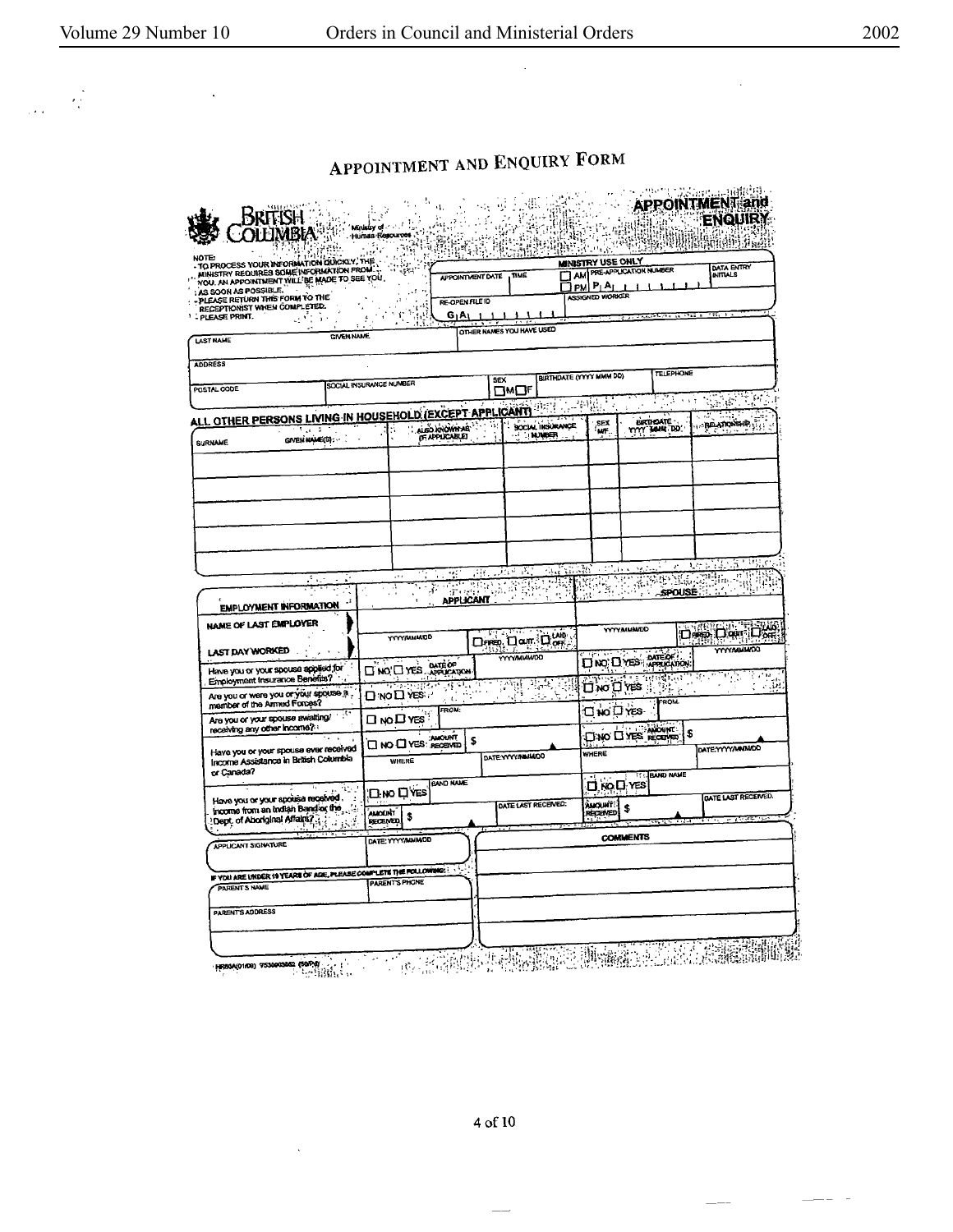$\sqrt{2}$ 

 $\sim$   $\sim$ 

 $\bar{z}$ 

 $\mathcal{L}$ 

 $\sim$   $\sim$  $\overline{\phantom{0}}$ 

## CHANGE OF CIRCUMSTANCE FORM

 $\ddot{\phantom{a}}$ 

 $\ddot{\phantom{0}}$ 

| Brutsh<br>Minison of<br><b>OLLIMBU</b><br>Human Re<br>ARE YOU STILL IN NEED OF ASSISTANCE?<br>SINCE YOUR LAST DECLARATION:<br>1. HAS YOUR FAMILY RECEIVED OR DISPOSED OF ANY 1<br>di mengan<br>ASSETS?<br>2. ANY CHANGES IN THE NUMBER OF DEPENDANTS OR<br>OTHER PERSONS LIVING IN THE HOME?<br>3. ANY MARITAL CHANGES?<br>بند<br>isin i<br>f,<br>$\mathbf{I}$<br>4. ANY EMPLOYMENT CHANGES?<br>5. ATTENDING SCHOOL/TRAINING?<br><b>1 8. ARE YOU LOOKING FOR WORK?</b> | <b>CONTINUED ASSISTANCE</b><br>Mun<br>Wun<br>$\mathbb{R}^{\mathbb{N}}$<br>17<br>- 1 | 饰的生物 <b>鸡</b><br>$\sim$<br>APPLICANT<br>YES NO<br>H | <b>REQUEST FOR</b><br>: 54<br>π<br>t. | 'nп      |
|------------------------------------------------------------------------------------------------------------------------------------------------------------------------------------------------------------------------------------------------------------------------------------------------------------------------------------------------------------------------------------------------------------------------------------------------------------------------|-------------------------------------------------------------------------------------|-----------------------------------------------------|---------------------------------------|----------|
| (SINGLE PARENTS WITH A CHILD LINDER 3 YEARS OR<br>PERSONS WITH DISNELITIES, NEED NOT COMPLETE OUESTION #5)                                                                                                                                                                                                                                                                                                                                                             |                                                                                     |                                                     |                                       | ده و د ک |
| PLEASE EXPLAIN ANY CHANGES INDICATED ABOVE:                                                                                                                                                                                                                                                                                                                                                                                                                            |                                                                                     |                                                     |                                       |          |
|                                                                                                                                                                                                                                                                                                                                                                                                                                                                        |                                                                                     |                                                     |                                       |          |
| DECLARE ALL INCOME (Attach proof ENTER "0" IF NONE                                                                                                                                                                                                                                                                                                                                                                                                                     |                                                                                     |                                                     |                                       | गा।,     |
| ٠.<br>INCOME DESCRIPTION<br>$\mathbf{r}$                                                                                                                                                                                                                                                                                                                                                                                                                               | <b>AMOUNT:</b><br>: APPLICANT                                                       |                                                     | -77<br><b>SPOLSE</b>                  |          |
| हिल्ल <del>िङ</del><br>NET EARNINGS                                                                                                                                                                                                                                                                                                                                                                                                                                    |                                                                                     |                                                     |                                       |          |
| $\cdot$ , and<br>INCOME TAX REFUNDS . FLL.                                                                                                                                                                                                                                                                                                                                                                                                                             |                                                                                     |                                                     |                                       |          |
|                                                                                                                                                                                                                                                                                                                                                                                                                                                                        |                                                                                     |                                                     |                                       |          |
| MAINTENANCE ALBERTARIA POPU                                                                                                                                                                                                                                                                                                                                                                                                                                            |                                                                                     |                                                     |                                       |          |
| ROOKERS (Longin) : 31<br>$\mathbb{R}^n$<br>₹                                                                                                                                                                                                                                                                                                                                                                                                                           |                                                                                     |                                                     |                                       |          |
| BOARDERS (Food and Lodging).                                                                                                                                                                                                                                                                                                                                                                                                                                           |                                                                                     |                                                     |                                       |          |
| RENTAL INCOME.<br>٤٤,                                                                                                                                                                                                                                                                                                                                                                                                                                                  |                                                                                     |                                                     |                                       |          |
| TRAINING ALLOWANCE/STUDENT LOANS                                                                                                                                                                                                                                                                                                                                                                                                                                       |                                                                                     |                                                     |                                       |          |
| ELIPLOYMENT INSURANCE!                                                                                                                                                                                                                                                                                                                                                                                                                                                 |                                                                                     |                                                     |                                       |          |
| WORKER'S COMPENSATION                                                                                                                                                                                                                                                                                                                                                                                                                                                  |                                                                                     |                                                     |                                       |          |
| PENSIONS (eg. CPP, OAS, Private)                                                                                                                                                                                                                                                                                                                                                                                                                                       |                                                                                     |                                                     |                                       |          |
| : INTEREST INCOUR (so: Bonds, Benks. etc.)                                                                                                                                                                                                                                                                                                                                                                                                                             |                                                                                     |                                                     |                                       |          |
| TRUSTANSURANCE (og. 1080 payments)                                                                                                                                                                                                                                                                                                                                                                                                                                     |                                                                                     |                                                     |                                       |          |
| $\bullet$ :<br>BASIC CHILD TAX BENERT                                                                                                                                                                                                                                                                                                                                                                                                                                  |                                                                                     |                                                     |                                       |          |
| NATIONAL CHILD BENEFIT SUPPLEMENT                                                                                                                                                                                                                                                                                                                                                                                                                                      |                                                                                     |                                                     |                                       |          |
|                                                                                                                                                                                                                                                                                                                                                                                                                                                                        |                                                                                     |                                                     |                                       |          |
| <b>B.C. BASIC FAMILY BONUS.</b>                                                                                                                                                                                                                                                                                                                                                                                                                                        |                                                                                     |                                                     |                                       |          |
| <b>B.C. EARNED INCOMBERENT</b>                                                                                                                                                                                                                                                                                                                                                                                                                                         |                                                                                     |                                                     |                                       |          |
| FINANCIAL CONTRIBUTION (Sponsor)                                                                                                                                                                                                                                                                                                                                                                                                                                       |                                                                                     |                                                     |                                       |          |
| ALL OTHER INCOME MONIES E.G. GST<br>CREDIT (DESCRIBE)                                                                                                                                                                                                                                                                                                                                                                                                                  |                                                                                     |                                                     |                                       |          |

 $5$  of  $10\,$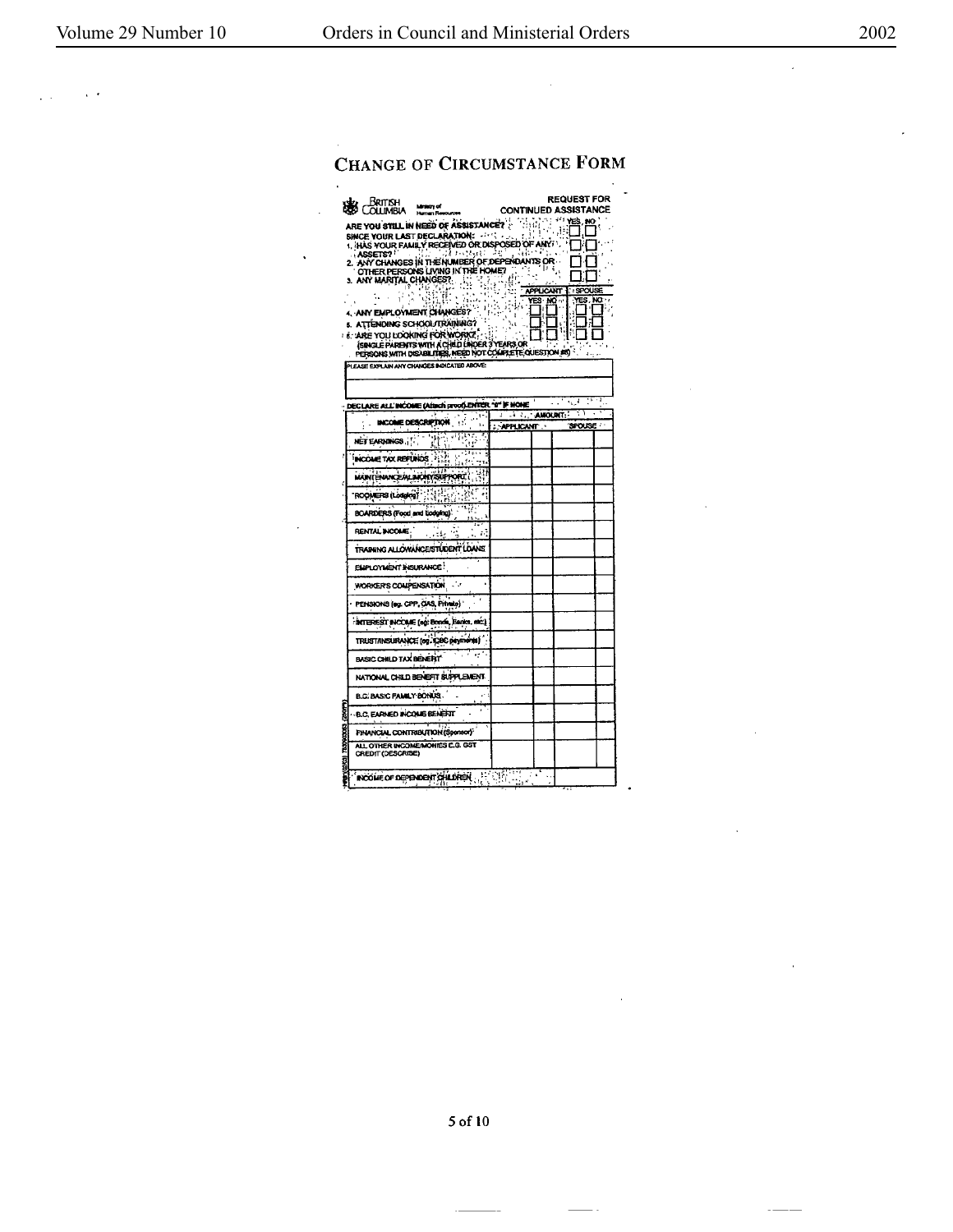$\mathcal{L}_{\mathcal{L}}^{\mathcal{L}}$  $\mathbf{r}$ 

 $\lambda$ 

 $\mathcal{L}$ 

 $\mathbf{I}$  $\tilde{\phantom{a}}$ 

 $\vec{q}$  $\chi^2$  .

> $\overline{a}$  $\Delta$

TO RECEIVE FURTHER ASSISTANCE: COMPLETE BOTH SIDES OF THIS FORM AND RETURN TO YOUR DISTRICT OFFICE BY THE STH OF THE NEXT MONTH.

To recurrence resources as the information on this local on this local Data Resources is two end complete. Relevant information may be<br>disclosed for verification of continuing eighting the assistence under the *BC* Bernoff  $\overline{\phantom{a}}$ 

 $\mathbf{1}$ 

| <b>APPLICANT</b><br><b>SIGNATURE</b>                                                                                            | DATE                                            | <b>SPOUSE</b><br><b>SIGNATURE</b>                      | DATE                                                                 |           |
|---------------------------------------------------------------------------------------------------------------------------------|-------------------------------------------------|--------------------------------------------------------|----------------------------------------------------------------------|-----------|
| <b>PRINT NAME</b>                                                                                                               |                                                 | PRINT NAME                                             |                                                                      |           |
| SOCIAL INSURANCE NUMBER                                                                                                         | <b>TELEPHONE</b>                                | SOCIAL INSURANCE NUMBER                                |                                                                      |           |
|                                                                                                                                 |                                                 | 1.11<br>$1.11 - 1.$                                    |                                                                      |           |
| TOTAL ALLOWANCE<br><b>SENETT MONTH</b>                                                                                          | <b>BHELTER PORTION</b><br>the state of the con- | INCOME DECLARED . NOOME DEDUCTED . OTHER DEDUCTIONS" . | <b>TOTAL CHECUE</b>                                                  |           |
| COMPLETE THIS SECTION ONLY IF YOUR ADDRESS OR SHELTER COST CHANGED.<br>APT, NO. STREET NUMBER AND NAME<br><b>EFFECTIVE DATE</b> |                                                 | <b>SALES</b><br>75 an<br>ヒーム<br><b>CITY/TOWN</b>       | アルマ<br>MONTHLY RENT/BOARD/MORT.<br><b>SUOM1</b><br><b>RECEPT</b>     | $\sim$ 19 |
| MAILING ADDRESS (IF DIFFERENT)                                                                                                  |                                                 | $\cdots$<br>POSTAL CODE<br><b>TELEPHONE</b>            | 77<br>41.13877<br><b>UTILITIES</b><br><b>BURNEY</b><br><b>RECOPT</b> |           |
| OFFICE USE ONLY<br>mso.<br>CARELOAD                                                                                             | <b>GLASS CAT</b>                                |                                                        | wordsh                                                               |           |

6 of 10

 $\lambda$ 

 $\mathbf{r}$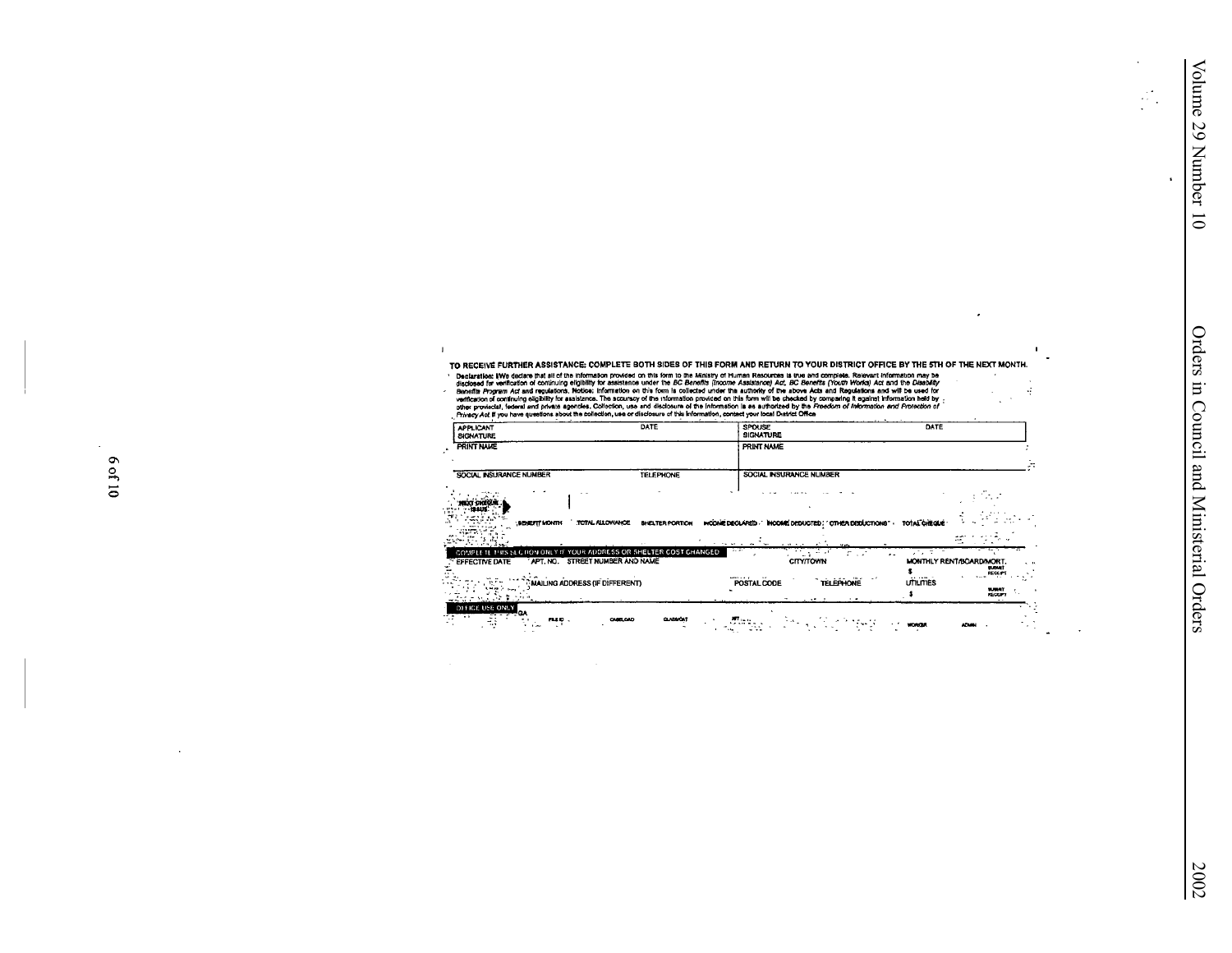$\frac{1}{2} \left( \frac{1}{2} \right)^2$  ,  $\frac{1}{2} \left( \frac{1}{2} \right)^2$ 

|  | 2002 |
|--|------|
|  |      |

| AU BRHISH MARTIN AND<br><b>LAST NAME DE LA CONSTRUCTION DE LA CONSTRUCTION DE LA CONSTRUCTION DE LA CONSTRUCTION DE LA CONSTRUCTION DE LA</b>                                                                                                                                                                                      |           |                                                                                                                |               | <b>BC BENEFITS ELIGIBILITY REVIEW</b>                              |                                          |                                                               |                                                                                                               |                                              |
|------------------------------------------------------------------------------------------------------------------------------------------------------------------------------------------------------------------------------------------------------------------------------------------------------------------------------------|-----------|----------------------------------------------------------------------------------------------------------------|---------------|--------------------------------------------------------------------|------------------------------------------|---------------------------------------------------------------|---------------------------------------------------------------------------------------------------------------|----------------------------------------------|
| AODRESS SEE RECEIVED AND                                                                                                                                                                                                                                                                                                           |           | REFLECTIVE STRIKE ALL MEREDELLED CODE A PRODUCT AND BELIEVED AND LOCAL CODE AND COLLECTED AND COLLECTED AND CO |               |                                                                    |                                          | <b>YYYY MWW DO</b><br>DATE SEPARATED/DIVORCED (IF APPLICABLE) |                                                                                                               |                                              |
| IF SEPARATED OR DIVORCED, HAVE YOU APPLIED<br>FOR FINANCIAL SUPPORT FROM YOUR SPOUSE?<br>FADEO THER PERSONS CIVING IN HOUSEHOLD JEXCLUDING APPDOAND AS A SAMES CELEVARY SANG AS A CONSTRUCTION                                                                                                                                     |           | YES, STATE AMOUNT                                                                                              |               | NO, GNE REASON                                                     |                                          |                                                               | SMP COANLY ESSENCES                                                                                           |                                              |
| EXSTAAMESSTASISTASISTERINTETOITATAT JAAME(S) PAELESTASISTASI EREDITIONSHIR ISHDEESERREDEENOEMTSIS                                                                                                                                                                                                                                  |           |                                                                                                                |               | $YES$ NO                                                           | BIRTHDATE<br><b>TYTY MMN DD</b>          | YYYY MUM DD<br><b>TYTY MAIN DD</b>                            | <b>WEBDATEMOVEDTO CAMADA STR</b><br><b>YYYY NHH DD</b><br><b>CONDATEMOVEDTOBICOSTIC</b><br><b>YYYY HMM DD</b> |                                              |
|                                                                                                                                                                                                                                                                                                                                    |           |                                                                                                                |               |                                                                    | <b>TYTY MMM 00</b><br><b>YYYY MM DO</b>  |                                                               | <b>AMOVED FROM IROV NCECOUVIRYS.</b><br><b>COMMANDIANCE CLARASTIC</b>                                         |                                              |
|                                                                                                                                                                                                                                                                                                                                    |           |                                                                                                                |               |                                                                    | <b>YYYY MNM DD</b><br><b>TYTY MMM DD</b> |                                                               | <b>That hosel are</b><br><b>RESERVIGEMENT LESSE</b><br><b>NES DOEL BEL</b>                                    | 廟                                            |
| EXPLANATION FOR NOT SEEKING EMPLOYMENT                                                                                                                                                                                                                                                                                             |           |                                                                                                                |               |                                                                    | <b>TYTY MMM DD</b>                       |                                                               | <b>SASSE MIGHELE INDEXISTS</b><br><b>DESCRIPTION</b>                                                          | 福                                            |
|                                                                                                                                                                                                                                                                                                                                    |           |                                                                                                                |               |                                                                    |                                          |                                                               |                                                                                                               |                                              |
|                                                                                                                                                                                                                                                                                                                                    | APPLICANT | <b>DEPENDENT</b><br>SPOUSE                                                                                     |               | ALEFAMILY ASSETS AND THEIR CURRENT VALUE & REAL SOMED BY REAL REAL | APPLICANT                                | SPOUSE                                                        | <b>DEPENDENT</b>                                                                                              |                                              |
| WE HOME BANKING SERI<br>\$                                                                                                                                                                                                                                                                                                         | \$        | \$                                                                                                             |               |                                                                    | Ş                                        | \$                                                            | \$                                                                                                            |                                              |
|                                                                                                                                                                                                                                                                                                                                    | l\$       | \$                                                                                                             |               |                                                                    | \$                                       | \$                                                            | \$                                                                                                            |                                              |
|                                                                                                                                                                                                                                                                                                                                    | S         | \$                                                                                                             |               |                                                                    | \$                                       | \$                                                            | \$                                                                                                            |                                              |
|                                                                                                                                                                                                                                                                                                                                    | \$        | \$                                                                                                             |               |                                                                    | \$                                       | \$                                                            | \$                                                                                                            |                                              |
|                                                                                                                                                                                                                                                                                                                                    | S         | \$                                                                                                             |               |                                                                    | \$                                       | \$                                                            | \$                                                                                                            | <b>Control Statement</b>                     |
| WHEELS FOLVENOS MORTGAGES<br>S                                                                                                                                                                                                                                                                                                     | \$        | \$                                                                                                             |               |                                                                    | \$                                       | \$                                                            | \$                                                                                                            |                                              |
| \$                                                                                                                                                                                                                                                                                                                                 | \$        | S                                                                                                              |               |                                                                    | l\$                                      | \$                                                            | \$                                                                                                            |                                              |
| \$                                                                                                                                                                                                                                                                                                                                 | \$        | \$                                                                                                             |               |                                                                    | 1\$                                      | \$                                                            | \$                                                                                                            | <b>ETHIOLOGY</b>                             |
| \$                                                                                                                                                                                                                                                                                                                                 | l\$       | \$                                                                                                             |               |                                                                    | 5                                        | \$                                                            | S                                                                                                             |                                              |
|                                                                                                                                                                                                                                                                                                                                    |           |                                                                                                                | <b>OTHER:</b> |                                                                    |                                          |                                                               |                                                                                                               |                                              |
| \$                                                                                                                                                                                                                                                                                                                                 | \$        | \$                                                                                                             |               | <b>STEPAN'S MARIAGEOUNT!</b>                                       | 18                                       | \$                                                            | \$                                                                                                            |                                              |
| l\$                                                                                                                                                                                                                                                                                                                                | \$        | \$                                                                                                             |               | <u>SECURITE DES</u>                                                | \$                                       | \$                                                            | \$                                                                                                            | <b>The Property Andrew Consults of Angle</b> |
| l\$                                                                                                                                                                                                                                                                                                                                | \$        | \$                                                                                                             |               | <b>AGO STATE STATE</b>                                             | \$                                       | \$                                                            | \$                                                                                                            |                                              |
| 15                                                                                                                                                                                                                                                                                                                                 | ı\$       | \$                                                                                                             |               |                                                                    | Ś.                                       | \$                                                            | \$                                                                                                            |                                              |
| l\$                                                                                                                                                                                                                                                                                                                                | \$        | \$                                                                                                             |               | COMMENTS ON ABOVE ASSETS                                           |                                          |                                                               |                                                                                                               |                                              |
| erki et ilisacije vicine.<br>Francuski primar<br>l S                                                                                                                                                                                                                                                                               | \$        | \$                                                                                                             |               |                                                                    |                                          |                                                               |                                                                                                               |                                              |
| \$                                                                                                                                                                                                                                                                                                                                 | \$        | \$                                                                                                             |               |                                                                    |                                          |                                                               |                                                                                                               |                                              |
| WERKNELL AND<br>\$                                                                                                                                                                                                                                                                                                                 | 3         | \$                                                                                                             |               | ASSETS DISPOSED OF:                                                |                                          |                                                               |                                                                                                               |                                              |
| 15                                                                                                                                                                                                                                                                                                                                 | \$        | \$                                                                                                             |               |                                                                    |                                          |                                                               |                                                                                                               |                                              |
|                                                                                                                                                                                                                                                                                                                                    |           |                                                                                                                |               |                                                                    |                                          |                                                               |                                                                                                               |                                              |
|                                                                                                                                                                                                                                                                                                                                    |           |                                                                                                                |               |                                                                    |                                          |                                                               |                                                                                                               |                                              |
|                                                                                                                                                                                                                                                                                                                                    |           |                                                                                                                |               |                                                                    |                                          |                                                               |                                                                                                               |                                              |
|                                                                                                                                                                                                                                                                                                                                    |           |                                                                                                                |               |                                                                    |                                          |                                                               |                                                                                                               |                                              |
|                                                                                                                                                                                                                                                                                                                                    |           |                                                                                                                |               |                                                                    |                                          |                                                               |                                                                                                               |                                              |
|                                                                                                                                                                                                                                                                                                                                    |           |                                                                                                                |               |                                                                    |                                          |                                                               |                                                                                                               |                                              |
|                                                                                                                                                                                                                                                                                                                                    |           |                                                                                                                |               |                                                                    |                                          |                                                               |                                                                                                               |                                              |
|                                                                                                                                                                                                                                                                                                                                    |           |                                                                                                                |               |                                                                    |                                          |                                                               |                                                                                                               |                                              |
|                                                                                                                                                                                                                                                                                                                                    |           |                                                                                                                |               |                                                                    |                                          |                                                               |                                                                                                               |                                              |
|                                                                                                                                                                                                                                                                                                                                    |           |                                                                                                                |               |                                                                    |                                          |                                                               |                                                                                                               |                                              |
| EN CONTRACTOR CONTRACTOR CONTRACTOR CONTRACTOR CONTRACTOR CONTRACTOR CONTRACTOR CONTRACTOR CONTRACTOR CONTRACTOR CONTRACTOR CONTRACTOR CONTRACTOR CONTRACTOR CONTRACTOR CONTRACTOR CONTRACTOR CONTRACTOR CONTRACTOR CONTRACTOR<br>ST ERRARMO ANDER ET ET TALET DE STERFEREN DE RATHATONISE DES DRASSES DE STERFEREN DE LA CITENTIA |           |                                                                                                                |               |                                                                    |                                          |                                                               |                                                                                                               |                                              |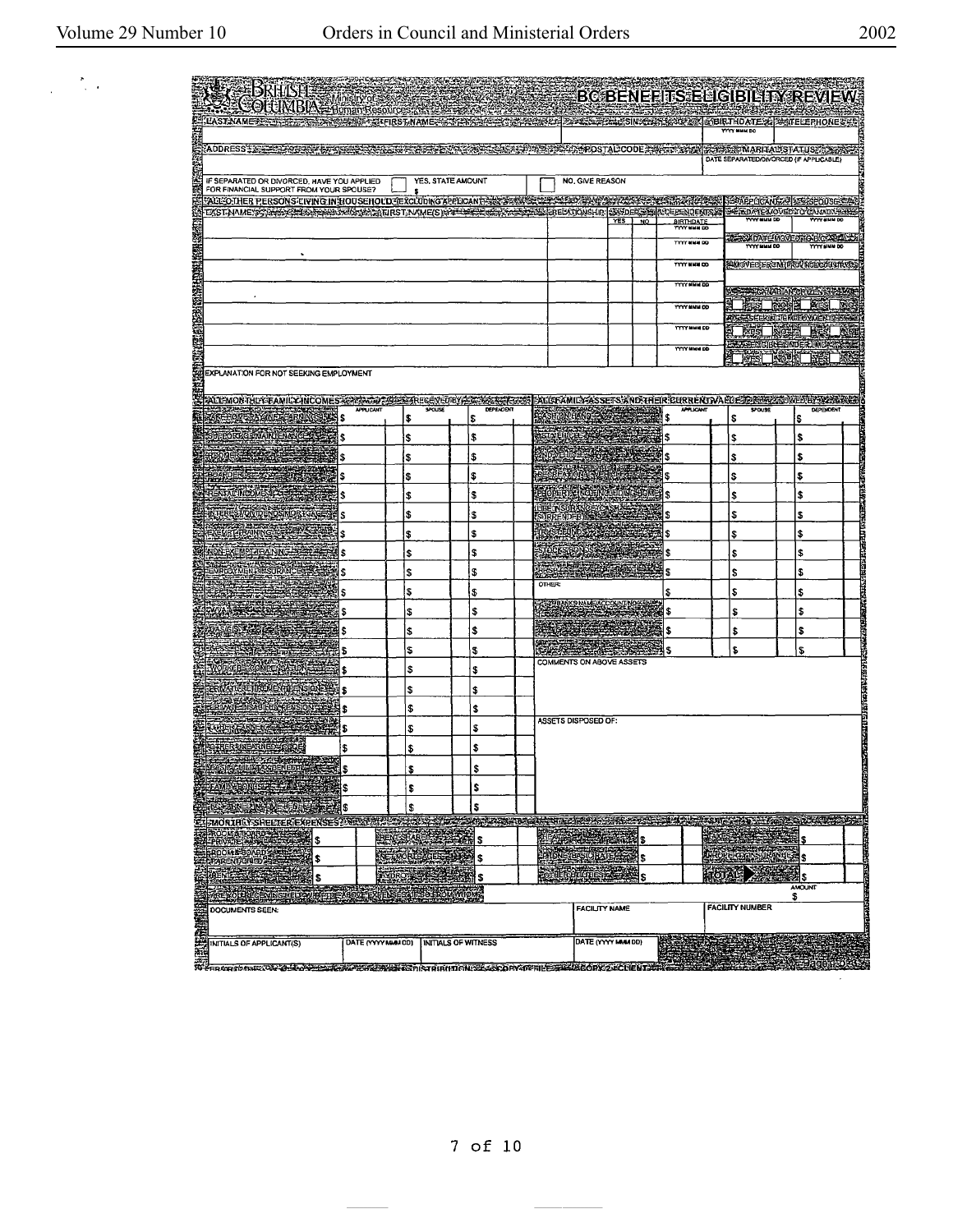| <b>SRITISH</b><br>鸞<br>)I I IMRIA | Ministry of<br>Human Resources |                    | <b>BC BENEFITS ELIGIBILITY REVIEW</b> |  |
|-----------------------------------|--------------------------------|--------------------|---------------------------------------|--|
| <b>LAST NAME</b>                  | <b>FIRST NAME</b>              | <b>MIDDLE NAME</b> | SOCIAL INSURANCE NUMBER (SIN)         |  |
| <b>LAST NAME</b>                  | <b>FIRST NAME</b>              | MIDDLE NAME        | SOCIAL INSURANCE NUMBER (SIN)         |  |
| FILE ID (FOR OFFICE USE ONLY)     |                                |                    |                                       |  |

PRIVACY: The collection, use and disclosure of this information are authorized under the BC Benefits (Income Assistance) Act, the BC Benefits (Youth Works) Act and the Disability Benefits Program Act and are permitted under the Freedom of Information and Protection of Privacy Act.

The Freedom of Information and Protection of Privacy Act has rules about:

- how personal information is collected, stored and secured;
- how to access personal Information and how to ask for corrections;
- limits on how personal infonnation is used; and
- limits on the disclosure of personal infonnatlon.

#### THE **BC GOVERNMENT'S RESPONSIBILITIES**

The BC government is responsible for making sure assistance goes only to people who are eligible. For this reason, the **BC**  government must check and make sure people who have applied for, or are receiving assistance, are eligible. Information provided may be disclosed to other agencies only for this purpose.

The BC government must abide by the Freedom of Information and Protection of Privacy Act in the collection, use and disclosure of any personal information.

#### **MY RIGHTS**

I have the right to the protection of my personal infonnation, as well as the right to know what personal information the BC government has collected about me, as described in the Freedom of Information and Protection of Privacy Act.

I can receive more information about the collection, use and disclosure of my personal information by contacting my local Ministry of Human Resources district office.

I may appeal if I disagree with a decision to refuse, discontinue or reduce assistance to me.

I also have the right to make a complaint if I believe my personal information is not being collected, used or disclosed appropriately.

I will continue to receive assistance only as long as I continue to be eligible.

#### **MY RESPONSIBILITIES**

It Is necessary for me to sign this form if I want to receive assistance.

It is my responsibility to provide accurate and complete information when I apply for, or continue to receive assistance.

I must report all money that I receive each month.

I must make every effort to receive income from other sources such as pensions or Employment Insurance before applying for, or receiving assistance from, the British Columbia government.

I must report all changes in my circumstances that might affect my eligibility for assistance to the Ministry of Human Resources.

l will also report any changes to the circumstances of my spouse (includes marriage-like relationships) or dependants that might affect eligibility.

**PLEASE INITIAL THAT YOU HAVE READ THIS PAGE**<br>DISTRIBUTION: COPY 1 • FILE COPY 2 • CLIENT Page 2 of 3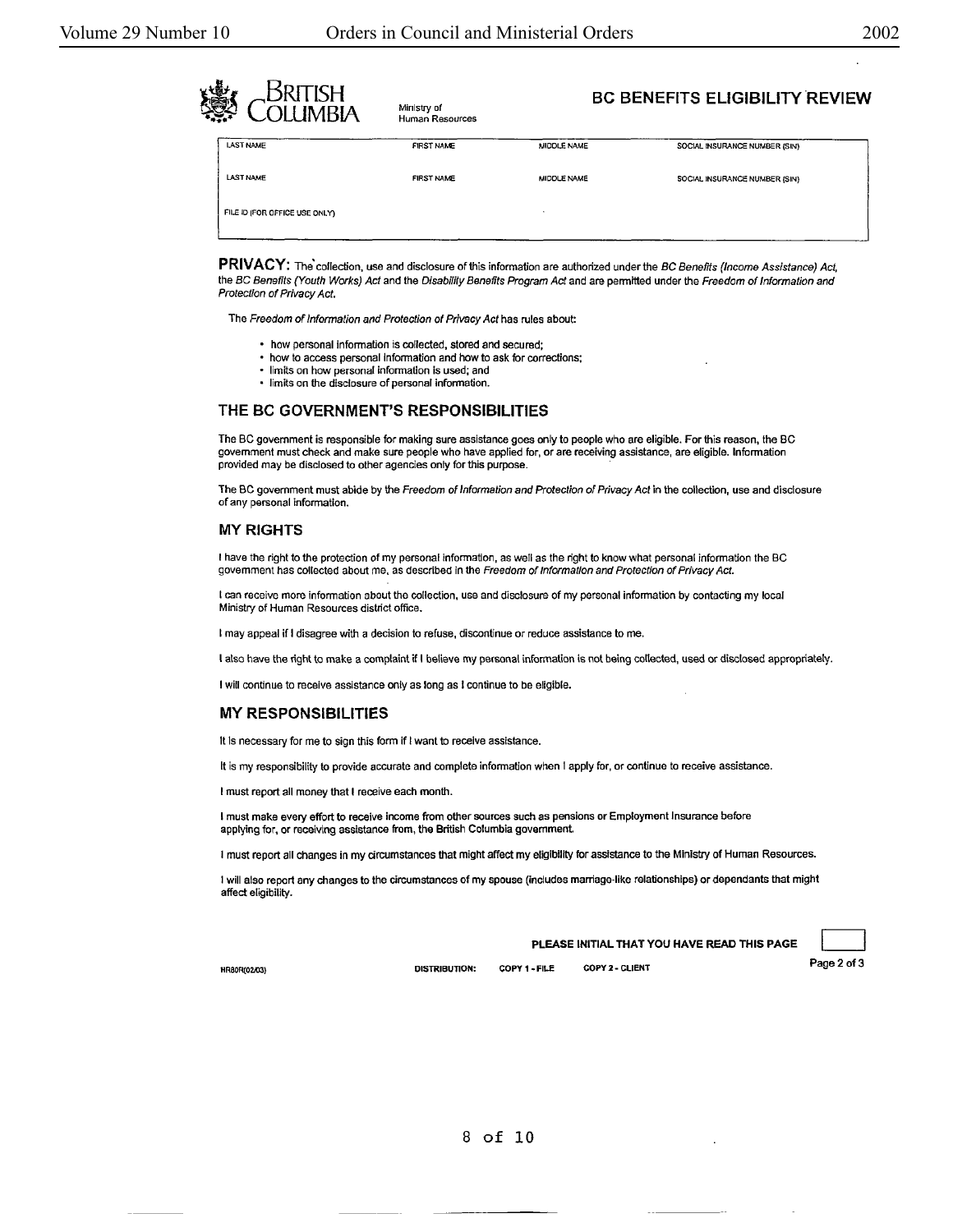Human Resources



# **BC BENEFITS ELIGIBILITY REVIEW**<br>OLL IMBIA Ministry of **BC BENEFITS ELIGIBILITY REVIEW**

| <b>LAST NAME</b>              | <b>FIRST NAME</b> | MIDDLE NAME | SOCIAL INSURANCE NUMBER (SIN) |
|-------------------------------|-------------------|-------------|-------------------------------|
| <b>LAST NAME</b>              | <b>FIRST NAME</b> | MIDDLE NAME | SOCIAL INSURANCE NUMBER (SIN) |
| FILE ID (FOR OFFICE USE ONLY) |                   |             |                               |

**DECLARATION:** I declare that all the infonnatlon I have provided in this application Is true and complete. I understand the accuracy of the information I provide will be checked by comparing it against lnfonnation held by other governments, private agencies and Individuals. The BC government may verify and obtain information to confinn my eligibility or the eligibility of my dependents.

**NOTIFICATION:** Person(s) having information or documents relevant to my eligibility for assistance may release them to employees of MHR. Examples may include:

- Human Resources Development Canada (Old Age Security, Employment Insurance, Employment and Training programs and Canada Pension Plan);
- BC Student Assistance Program;
- Citizenship and Immigration Canada;
- Other federal, provincial and municipal departments;<br>• BC Opling information such as: BC Assessment: Lap
- BC Online information such as: BC Assessment; Land Titles; Registrar of Companies;
	- Employers (to verify income); and
- Landlords (to verify an address and amount of rent).

**CONSENTS:** The following organizations require your written permission before they will provide verification of your personal Information:

- Workers' Compensation Board (WCB);
- Any financial Institution, such as: banks, credit unions and trust companies;
- Vital Statistics;
- Insurance Corporation of BC (includes the former Motor Vehicle Branch};
- Canada Customs and Revenue Agency (see below);
- Lottery Corporation of BC:
- Cheque cashing services; and
- Credit Bureaus.

#### **CANADA CUSTOMS AND REVENUE AGENCY CONSENT - C.C.R.A. requires a separate** signature to authorize release of relevant information

I authorize C.C.R.A. to release to MHR, information from my Income tax returns and other taxpayer information. The information will be relevant to, and will be used solely for, the purpose of determining and verifying eligibility for and for the general administration and enforcement of the programs under the BC Benefits (Income Assistance) Act, the BC Benefits (Youth Works) Act and the Disability Benefits Program Act. The authorization is valid for the taxation year prior to the year of signature of this consent, the year of signature, and each subsequent consecutive taxation year for which assistance is required. SIGNATURE(S) OF APPLICANTS  $\overline{DATE}$ :<br>YY MM DD

I give permission to the organizations listed above to release information relevant to my eligibility for assistance to employees of MHR:

I

| SIGNATURE OF APPLICANT(S). | SIGNED AT:<br>IN THE PROVINCE OF B.C. | DATE:<br>YY MM DD | SIGNATURE OF WITNESS: | SIGNED AT:<br>IN THE PROVINCE OF B.C. | DATE:<br>MM DO<br>YY. |
|----------------------------|---------------------------------------|-------------------|-----------------------|---------------------------------------|-----------------------|
|                            | IN THE PROVINCE OF B.C.               | MM DO<br>YY.      |                       |                                       |                       |

l'YMMOO I

HR80R(02/03)

OISTRIBUTION: COPY 1 -FILE COPY 2.- CLIENT

Page 3 of 3